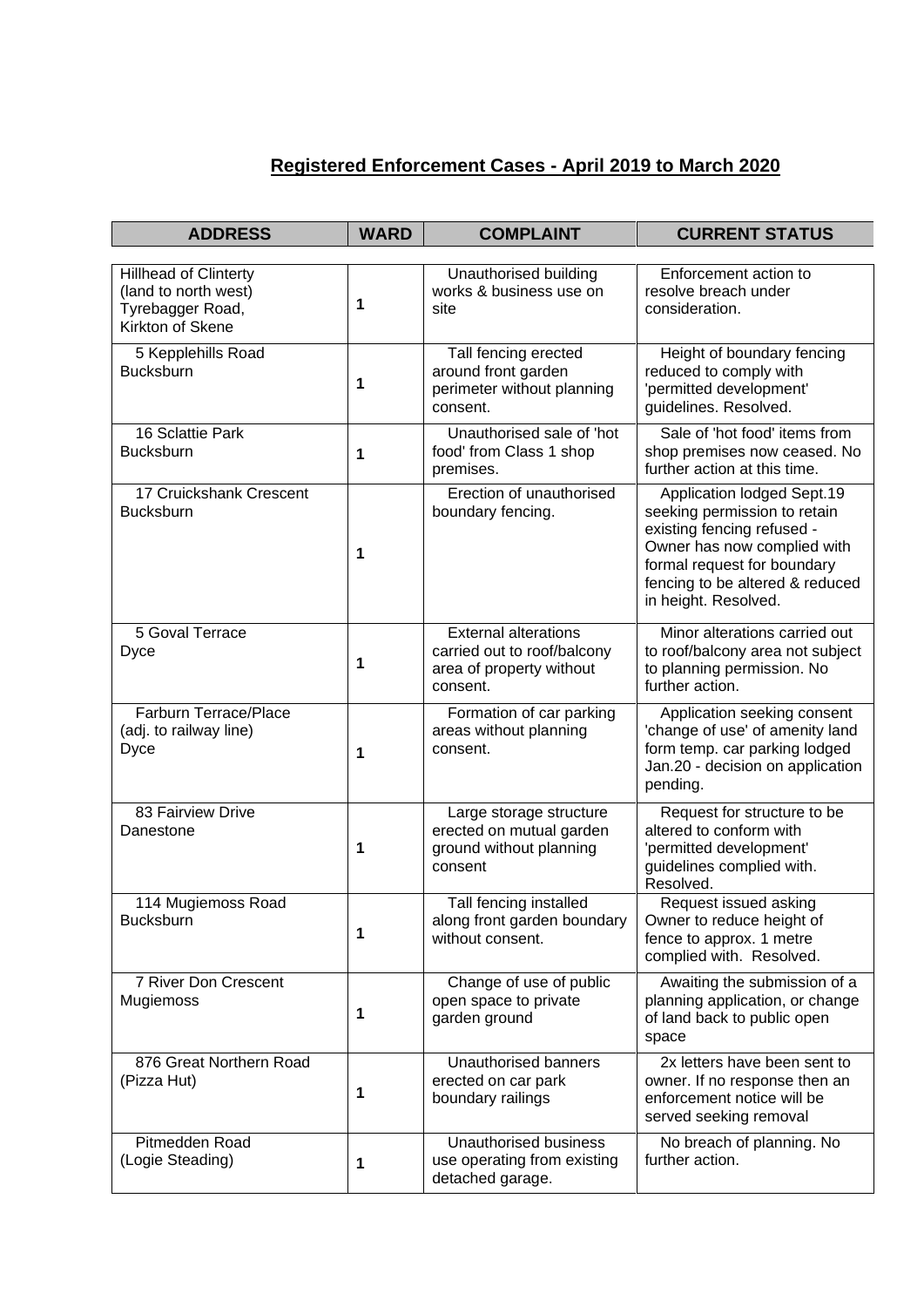| <b>ASDA Stores</b><br><b>Dyce Shopping Centre</b>    | 1            | Erection of temporary<br>sales portacabin and<br>parking area                                                     | Building remains on site<br>despite temporary consent<br>expiring - applicants have<br>advised that a new application<br>will be submitted, but this has<br>not been done to date  |
|------------------------------------------------------|--------------|-------------------------------------------------------------------------------------------------------------------|------------------------------------------------------------------------------------------------------------------------------------------------------------------------------------|
| Land to the South of<br><b>Mugiemoss Drive</b>       | 1            | Installation of three signs                                                                                       | Current application pending<br>to rectify the breach of planning<br>control                                                                                                        |
| 876 Great Northern Road<br>(Evans Cycles)            | 1            | Installation of<br>unauthorised banners                                                                           | Letter issued asking for the<br>unauthorised advert banners to<br>be removed.                                                                                                      |
| <b>Laurel Drive</b><br>(Bannatynes Health Club)      | 1            | Installation of signage<br>adjacent to road                                                                       | Owners have been asked to<br>lodge an application seeking<br>consent for site signage & to<br>remove hoarding located<br>opposite Tesco entrance.                                  |
| Mugiemoss/ Stoneywood<br>Area                        | 1            | Erection of signage &<br>advert banners without<br>consent                                                        | Site owners involved to be<br>asked to remove some<br>unauthorised banners & to<br>submit formal applications<br>seeking consent for other<br>signage that would be<br>acceptable. |
| 6 Kingsway                                           | 1            | Very tall fencing erected<br>on mutual boundary                                                                   | Site inspection confirmed that<br>rear boundary fencing would<br>not be subject to formal<br>planning consent. No further<br>action.                                               |
| 75 Jesmond Avenue                                    | $\mathbf{2}$ | Garage built without<br>planning permission.                                                                      | Established that permission<br>for garage was granted in 2006<br>and that it was built circa. 2008.<br>No further action.                                                          |
| 86 Woodcroft Avenue                                  | $\mathbf{2}$ | Erection of boundary<br>fence & change of use to<br>amenity land.                                                 | Permitted development not<br>requiring planning permission.                                                                                                                        |
| 29 Cameron Way<br>Bridge of Don                      | $\mathbf{2}$ | Works carried out within<br>rear garden area without<br>planning consent.                                         | Works referred to do not<br>require formal planning<br>consent. No further action.                                                                                                 |
| Jesmond Grange Shop.<br>(Sea Salt & Sole)<br>Centre  | $\mathbf{2}$ | Unauthorised advert<br>hoarding sign erected on<br>land at front of shop unit                                     | Request for hoarding sign to<br>be taken down complied with.<br>Resolved.                                                                                                          |
| 98 Lee Crescent<br>Bridge of Don                     | $\mathbf{2}$ | Minor demolition works &<br>alterations carried out to<br>boundary mutual with No.<br>96 without planning consent | Site inspection confirmed that<br>works to mutual boundary do<br>not require formal planning<br>permission. No further action.                                                     |
| 10 Buckie Road<br>Bridge of Don                      | $\mathbf{2}$ | Erection of tall fencing to<br>rear garden boundary<br>without consent.                                           | Confirmed by site inspection<br>that height of new boundary<br>(approx. 2m) does not require<br>formal planning permission.                                                        |
| Denmore Road<br>(land north of Sparrows<br>Offshore) | $\mathbf{2}$ | Installation of steps to<br>proposed shared cycle &<br>pedestrian pathway without<br>consent.                     | Confirmation received that<br>steps will be removed when<br>work on the pathway project<br>commences. No further action.                                                           |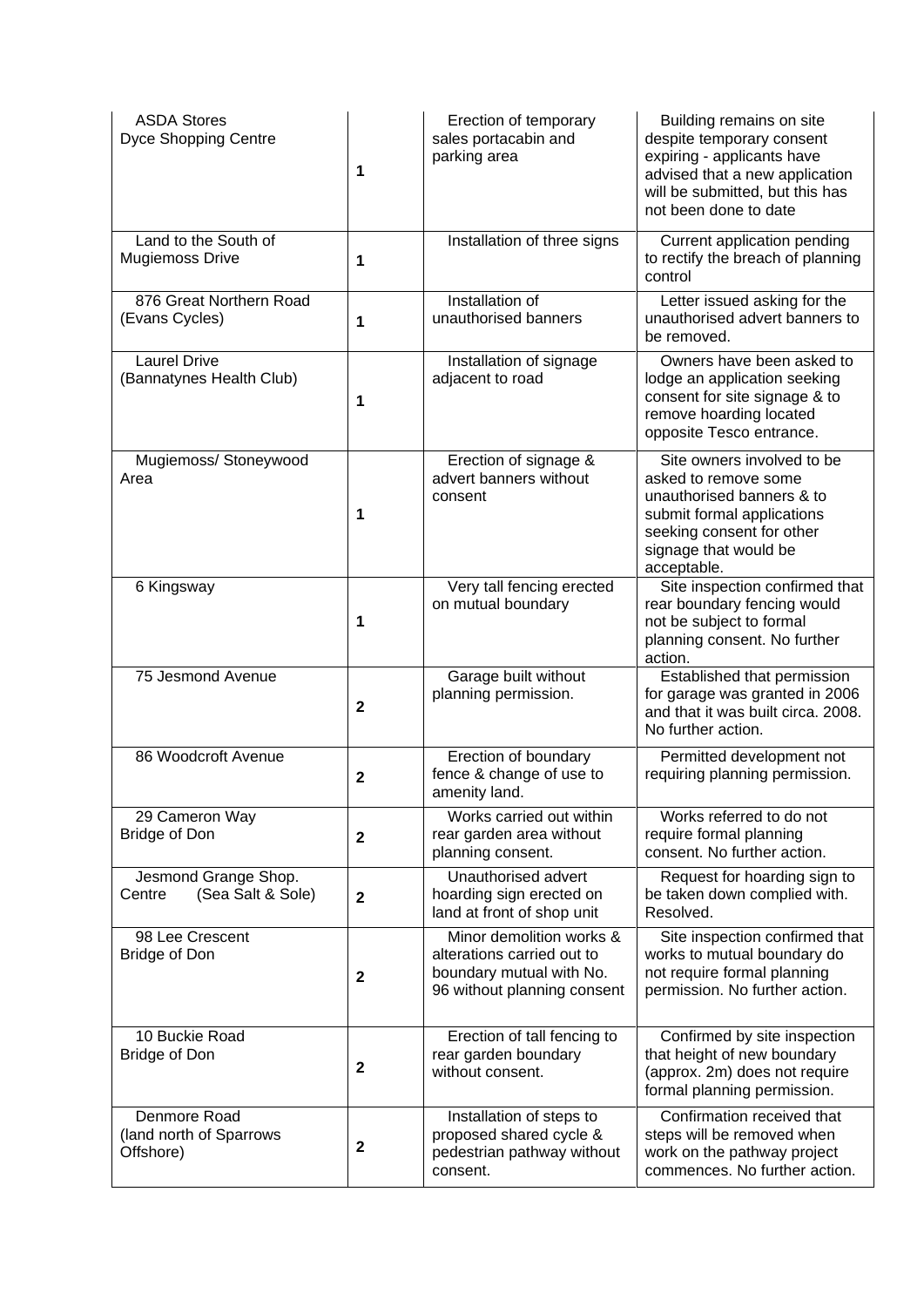| Silverburn Sports Centre<br><b>Claymore Drive</b><br><b>Bridge of Don</b> | $\mathbf{2}$ | The car parking has not<br>been implemented in<br>accordance with the<br>approved plans     | Site owners have been asked<br>to resolve the non-compliance<br>concerning the car park area.                                                                                                     |
|---------------------------------------------------------------------------|--------------|---------------------------------------------------------------------------------------------|---------------------------------------------------------------------------------------------------------------------------------------------------------------------------------------------------|
| 21 Cameron Way<br>Bridge of Don                                           | $\mathbf{2}$ | Development carried out<br>onto neighbouring land                                           | No breach of planning. No<br>further action.                                                                                                                                                      |
| Woodside Road<br>(Thistle Windows)<br>Bridge of Don                       | $\mathbf{2}$ | Formation of promotional<br>decking area without<br>planning permission                     | Site owners asked to lodge<br>an application seeking consent<br>for the new promotional display<br>area & to remove the temporary<br>advert signage.                                              |
| Mill of Murdurno                                                          | $\mathbf{2}$ | Installation of various<br>signs                                                            | Letter issued to Management<br>asking for advert banners to be<br>removed & for an application to<br>be lodged for new signage to<br>main access.                                                 |
| 77 Ashwood Road<br>Bridge of Don                                          | $\mathbf{2}$ | Query re. installation of<br>extract flue as per<br>App.181369/DPP                          | No breach of planning. No<br>further action.                                                                                                                                                      |
| 12 Seaview Place                                                          | $\mathbf{2}$ | Boundary fencing issue                                                                      | Requirement for owner to<br>relocate boundary fencing has<br>not been complied with -<br>Enforcement action to be<br>discussed with Legal Team.                                                   |
| Skene Road,<br>Kingswells<br>(land at Cairdhillock)                       | 3            | ground restoration works<br>carried out without planning<br>consent.                        | Works carried out not<br>considered to be unduly<br>detrimental or to adversely<br>affected the amenity of the site.<br>Not considered expedient to<br>enforce. No further action to be<br>taken. |
| Fairley Road (land to east)<br>Kingswells                                 | 3            | Non-compliance with<br>planning conditions relating<br>to (Ref.130288)                      | Outstanding planning<br>conditions now purified by<br>Developer. Resolved.                                                                                                                        |
| Willowbank'<br>(off Kingswells Crescent)<br>Kingswells                    | 3            | Tree removal &<br>groundworks carried out to<br>ground/verge adjacent to<br>main road.      | Removal of tree & minor<br>ground clearing works not<br>subject to planning permission.<br>No further action.                                                                                     |
| 8 John Arthur Court                                                       | 3            | Installation of tall external<br>flue to gable extension<br>without P.P.                    | Deemed consent - as the<br>works were carried out more<br>than 4 years ago                                                                                                                        |
| 1 Wellside Park<br>Kingswells                                             | 3            | Breach of condition re:<br>installation of obscure glass<br>in new windows                  | Breach rectified by offender                                                                                                                                                                      |
| Land at Maidencraig                                                       | 3            | Connection to core path<br>network has not been<br>formed in association with<br>181380/MSC | Application submitted to<br>rectify the breach of planning<br>control                                                                                                                             |
| Land at Maidencraig                                                       | 3            | Non compliance with<br>landscaping condition<br>associated with 131827                      | Replacement planting has<br>now been installed in<br>accordance with the approved<br>scheme                                                                                                       |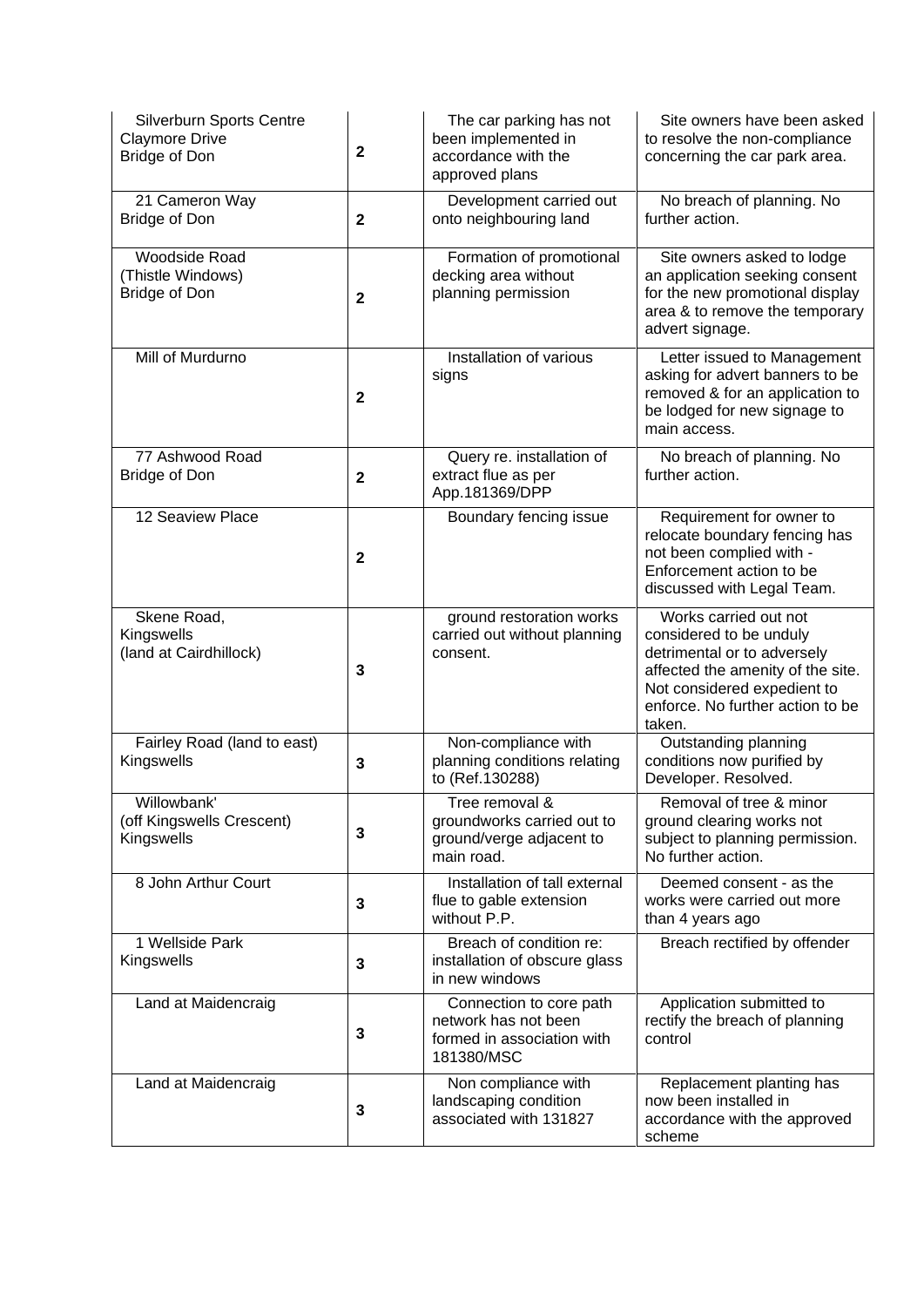| 35 Invercauld Gardens<br><b>Mastrick</b>      | $\boldsymbol{4}$ | Personal training<br>business use operating from<br>residential property.                                                  | Level of business related<br>activity carried out within<br>property deemed to be ancillary<br>to residential use and not in<br>breach of planning. No further<br>action to be taken.            |
|-----------------------------------------------|------------------|----------------------------------------------------------------------------------------------------------------------------|--------------------------------------------------------------------------------------------------------------------------------------------------------------------------------------------------|
| 7 Moir Green                                  | 4                | Query re. planning<br>requirements associated<br>with structure built within<br>rear garden area.                          | Established that structure<br>does not require planning<br>consent. No further action.                                                                                                           |
| Springhill Road<br>(former Springhill Depot.) | 4                | Erection of new boundary<br>palisade fencing around site<br>without P.P. & possible<br>unauthorised use.                   | Request for application to be<br>lodged seeking retrospective<br>consent for palisade fencing<br>complied with - application now<br>approved - no evidence of any<br>unauthorised use. Resolved. |
| 10 Kettlehills Road<br>Northfield             | 4                | Large timber structure<br>erected within rear garden<br>area without consent.                                              | Request for owner to submit<br>a formal planning application<br>seeking consent complied with.<br>Application lodged Feb.20<br>(Ref.200178/DPP) decision on<br>application pending.              |
| 143 Cairnwell Drive                           | 4                | Erection of 2 buildings<br>within curtilage of property<br>without planning consent.                                       | Permitted development                                                                                                                                                                            |
| 15 Derry Place<br><b>Mastrick</b>             | 4                | Erection of timber<br>structure & boundary<br>fencing without P.P.                                                         | Letter to be issued to<br>property owner asking for<br>boundary fencing to be reduced<br>in height & for an application to<br>be lodged seeking consent for<br>the timber structure.             |
| 87 Rosehill Avenue                            | 5                | Large external extract flue<br>erected to roof area of rear<br>extension without planning<br>consent.                      | Request for large flue to be<br>removed & replaced with<br>smaller alternative complied<br>with. Resolved.                                                                                       |
| 89a Rosehill Drive                            | 5                | Safety railings and<br>additional air-con units<br>installed on external roof<br>area of shop premises<br>without consent. | Owners asked to submit new<br>planning application for works<br>carried out - new application<br>lodged Jan.20 - decision on<br>application currently pending.                                   |
| 8 Blackthorn Crescent                         | 5                | Large structure erected to<br>rear of property without<br>planning consent.                                                | Request issued asking<br>Owner to remove unauthorised<br>structure complied with.<br>Resolved.                                                                                                   |
| 109 Hilton Road                               | 5                | Demolition of stone shed<br>& formation of driveway at<br>rear of property without P.P.                                    | Permitted development                                                                                                                                                                            |
| 19 Middlefield Terrace                        | 5                | Installation of driveway                                                                                                   | Works were carried out in<br>excess of 10 years ago,<br>immune from enforcement<br>action. No further action.                                                                                    |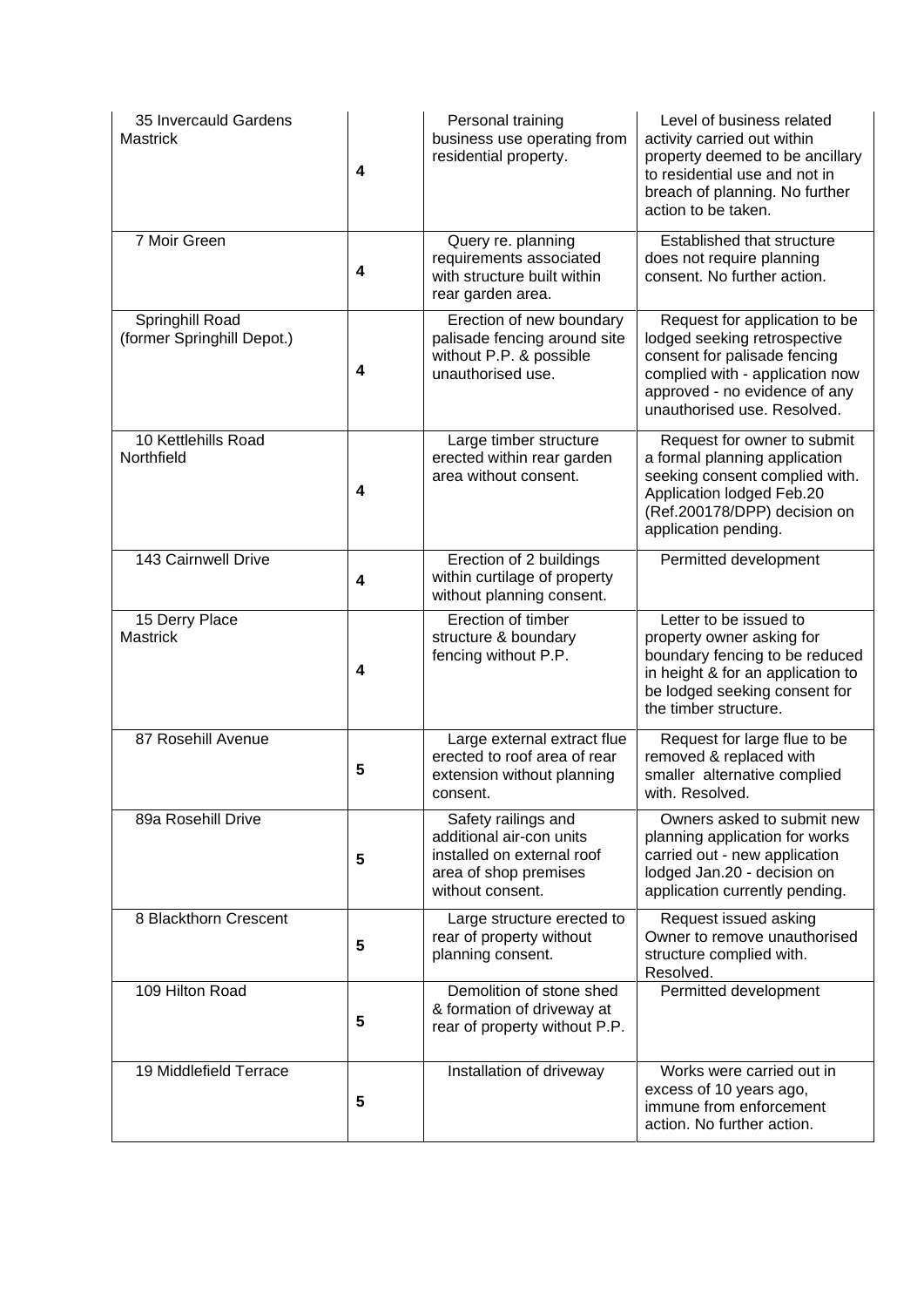| 24 Cairncry Road                                    | 5 | Replacement garage<br>constructed without<br>planning permission.                                                           | Site inspected - no apparent<br>evidence noted to confirm that<br>a replacement garage was<br>under construction. No further<br>action at this time.                                                     |
|-----------------------------------------------------|---|-----------------------------------------------------------------------------------------------------------------------------|----------------------------------------------------------------------------------------------------------------------------------------------------------------------------------------------------------|
| 112 High Street<br>(Shelter Coffee)<br>Old Aberdeen | 6 | Placement of outdoor<br>seating area without<br>consent                                                                     | Application seeking<br>permission for outdoor seating<br>lodged Jul.19 approved Sept.19<br>- Resolved.                                                                                                   |
| 18 Seaton Road<br>(Flat A)                          | 6 | Erection of shed to front<br>of flatted property.                                                                           | No positive response to<br>request for householder to<br>submit a formal application<br>seeking consent. Minor<br>planning breach which is not<br>considered expedient to<br>enforce. No further action. |
| University of Aberdeen<br>(Kings Pavilion)          | 6 | Internal works/alterations<br>carried out to Listed Building<br>without formal consent.                                     | Site investigation carried out -<br>only minor refurbishment works<br>have been carried out to<br>changing rooms & shower<br>areas which would not require<br>formal consent. No further<br>action.      |
| 14 Sunnyside Gardens                                | 6 | Works carried out to<br>extend existing driveway<br>access.                                                                 | Confirmed by site visit that<br>minor driveway alterations are<br>'permitted development' not<br>requiring planning permission.                                                                          |
| 1b Orchard Place                                    | 6 | Large unauthorised<br>advert sign erected within<br>front garden area.                                                      | Request issued asking for<br>advert sign to be removed<br>complied with. Resolved.                                                                                                                       |
| 17 School Avenue<br>(land adjacent to)              | 6 | Temporary' large steel<br>container located on land<br>adjacent to flatted property<br>without consent.                     | Planning application seeking<br>to erect standard sized shed<br>within ground of flatted property<br>lodged Mar.20 - decision on<br>application pending.                                                 |
| 80 St Machar Drive<br>(The Barn)                    | 6 | Installation of modern<br>light fitting to entrance porch<br>& replacement of several<br>internal doors without<br>consent. | Negotiations with Abdn,<br>University re a suitable<br>replacement light fitting and re-<br>instating 3 original doors<br>ongoing.                                                                       |
| The Studio<br>Nether Don<br>Old Aberdeen            | 6 | UPVc window(s) installed<br>to property within Con. Area<br>without consent.                                                | Current planning application<br>pending to rectify the breach of<br>planning control                                                                                                                     |
| 27 Northfield Place<br>(first floor right)          | 7 | <b>PVCu windows installed</b><br>to flatted property in con.<br>Area without planning<br>permission.                        | Application lodged Apr.19<br>seeking retrospective consent<br>approved unconditionally<br>May.19. Resolved.                                                                                              |
| <b>Oakhill Crescent Lane</b><br>(Scout Hall)        | 7 | Preliminary surveying<br>works relating to possible<br>extension of scout hall being<br>carried out within lane.            | Random site monitoring<br>carried out over 4 week period<br>revealed no apparent evidence<br>of any unauthorised surveying<br>or building work activities. No<br>further action at this time.            |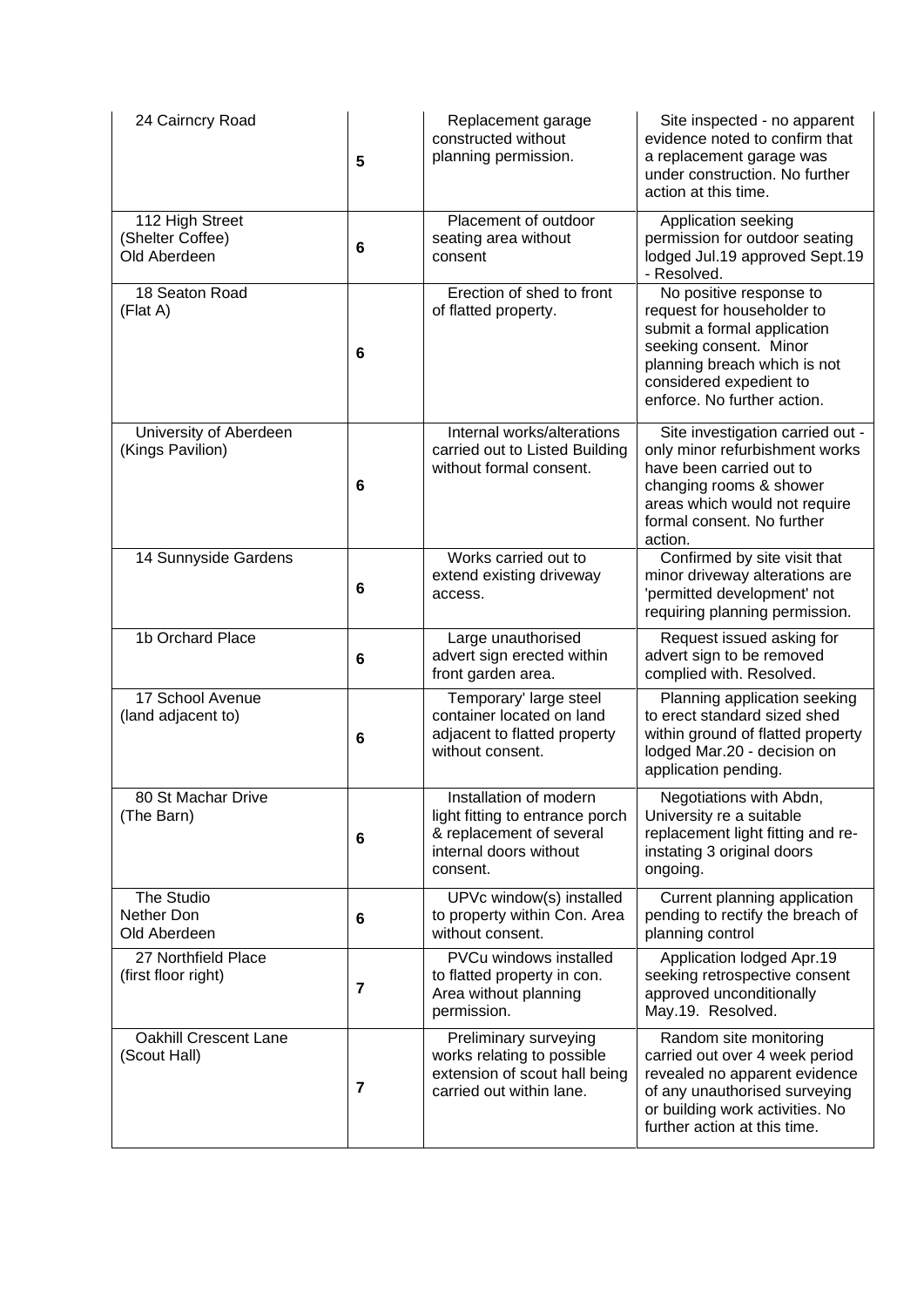| Chapel of Stoneywood<br>(Chapel of Stoneywood to<br>Fairley Road) | $\overline{7}$ | Unauthorised car<br>dealership                                                                          | Certificate of Lawfulness<br>issued Feb.20. No further<br>action to e taken.                                                                                                                                                                                                                |
|-------------------------------------------------------------------|----------------|---------------------------------------------------------------------------------------------------------|---------------------------------------------------------------------------------------------------------------------------------------------------------------------------------------------------------------------------------------------------------------------------------------------|
| 231 Rosemount Place<br>(The Duck & Dog)                           | $\overline{7}$ | Installation of new<br>shopfront signage.                                                               | Very minor planning breach -<br>not considered expedient to<br>enforce. No further action.                                                                                                                                                                                                  |
| 46 Skene Terrace                                                  | $\overline{7}$ | Various works carried out<br>to Cat. (B) Listed Building<br>without consent                             | Minor exterior works carried<br>out to rear of property not<br>subject to formal consent.                                                                                                                                                                                                   |
| 2 Crimon Place                                                    | $\overline{7}$ | Satellite dish erected to<br>front elevation without<br>consent (Con. Area).                            | Letter issued asking for dish<br>to be re-located away from front<br>elevation.                                                                                                                                                                                                             |
| 440 Union Street                                                  | $\overline{7}$ | Signage not in<br>accordance with approved<br>plans                                                     | Agent has not been<br>responding, likely to proceed<br>with formal action if breach<br>cannot be resolved                                                                                                                                                                                   |
| 220 Union Street<br>(all properties)                              | $\overline{7}$ | High level vegetation                                                                                   | Letter have been issued to<br>owners - works likely to take<br>place soon to rectify the breach                                                                                                                                                                                             |
| 34 Beattie Avenue                                                 | 7              | Unauthorised business<br>use re. beauty treatments<br>being carried out within<br>residential property. | Flat owner asked to cease<br>unauthorised business use and<br>to restore the residential use of<br>the flat by 16th Mar.20 - further<br>internal inspection to be made<br>to confirm compliance.                                                                                            |
| 116 Rosemount Place                                               | $\overline{7}$ | Works taking place to<br>roof/ gutters of a listed<br>building in conservation<br>area                  | No breach of planning. No<br>further action.                                                                                                                                                                                                                                                |
| St. Nicholas Shopping Centre<br>(external access steps)           | 8              | External access steps<br>painted without consent                                                        | Access steps not included<br>within Conservation Area -<br>painting of steps not considered<br>to require the submission of a<br>formal planning application. No<br>further action.                                                                                                         |
| 77 Wellington Street                                              | 8              | Unauthorised use of<br>warehouse premises as<br>bathroom showroom                                       | Application seeking required<br>'change of use' lodged Nov.19<br>and approved unconditionally<br>Dec.19. Resolved.                                                                                                                                                                          |
| Marischal Square (Unit F)<br>Tony Macaroni                        | 8              | Installation of temporary<br>signage.                                                                   | Permission for installation of<br>fascia signage granted<br>previously (Ref.171322/ADV) -<br>positive response to request for<br>temporary signage to be<br>removed has not been received<br>- minor planning breach which<br>is not considered expedient to<br>enforce. No further action. |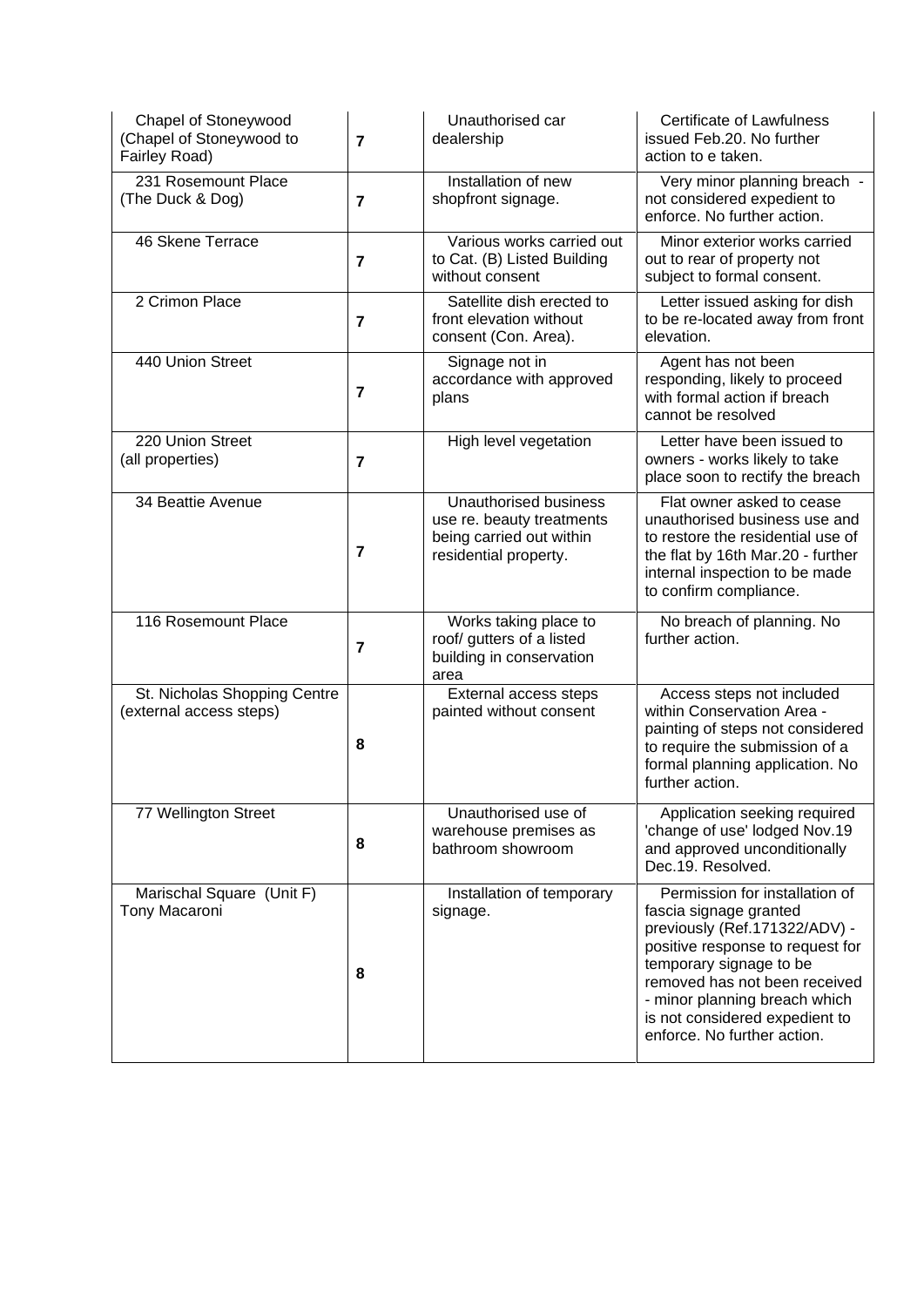| 443 George Street<br>(Butchers Arms)   | 8 | Formation of beer garden<br>to rear of premises.                                              | Approval to vary existing<br>licence to include outdoor<br>drinking facilities approved by<br>Licencing board - provision of<br>tables/chairs within curtilage of<br>licenced premises not subject<br>to planning permission. No<br>further action.   |
|----------------------------------------|---|-----------------------------------------------------------------------------------------------|-------------------------------------------------------------------------------------------------------------------------------------------------------------------------------------------------------------------------------------------------------|
| 25 Union Street                        | 8 | Untidy shopfront                                                                              | Amenity Notice asking for<br>shopfront to be repaired &<br>restored to a suitable condition<br>served Oct.19 - Appeal against<br>Notice dismissed - application<br>for new shopfront proposals<br>lodged Mar.20 - decision on<br>application pending. |
| 39 King's Crescent                     | 8 | Installation of external<br>door and sub-division of<br>property to form two flats.           | Application lodged seeking<br>retrospective consent Mar.20 -<br>decision on application<br>pending.                                                                                                                                                   |
| 28-32 Marischal Street                 | 8 | Building is in a state of<br>disrepair                                                        | No breach of planning<br>control. No further action at this<br>time.                                                                                                                                                                                  |
| 29 Union Street<br>(Flats 1-8)         | 8 | Green staining affecting<br>front elevation stonework &<br>other general repairs<br>required. | Letter issued to flat owners<br>Jan.20 asking for stonework to<br>be cleaned and other repairs<br>carried out - confirmation now<br>received that stone cleaning &<br>other repairs are to be carried<br>out shortly.                                 |
| 3 Pittodrie Place                      | 8 | Tall fencing erected near<br>to mutual boundary wall<br>without consent.                      | Height of boundary fencing<br>altered to meet 'permitted<br>development' guidelines. No<br>further action.                                                                                                                                            |
| 120 Union Street<br>(Espionage)        | 8 | Vegetation growing on<br>site frontage                                                        | General maintenance issue<br>and not considered expedient<br>to enforce.                                                                                                                                                                              |
| 49 Union Street<br>(Prime Vapour Ltd.) | 8 | Installation of<br>unauthorised fascia<br>signage.                                            | Letter issued to shop owner<br>asking for an application to be<br>lodged for alternative signage<br>proposals - confirmation<br>received Mar.20 that an<br>application is to be submitted<br>for consideration shortly.                               |
| 314 King Street                        | 8 | Installation of new ATM to<br>shop front window on King<br>Street without consent.            | Applications for planning<br>permission and advertisement<br>consent currently pending<br>consideration                                                                                                                                               |
| 12 Castle Street<br>(All Properties)   | 8 | Vegetation in guttering                                                                       | CARS Area - letter to be sent<br>to owners seeking removal of<br>the signage                                                                                                                                                                          |
| 22-23 Castle Street                    | 8 | Fascia falling off to pend<br>right of Barnardo's                                             | CARS Area - matter to be<br>investigated by colleagues in<br><b>Building Standards</b>                                                                                                                                                                |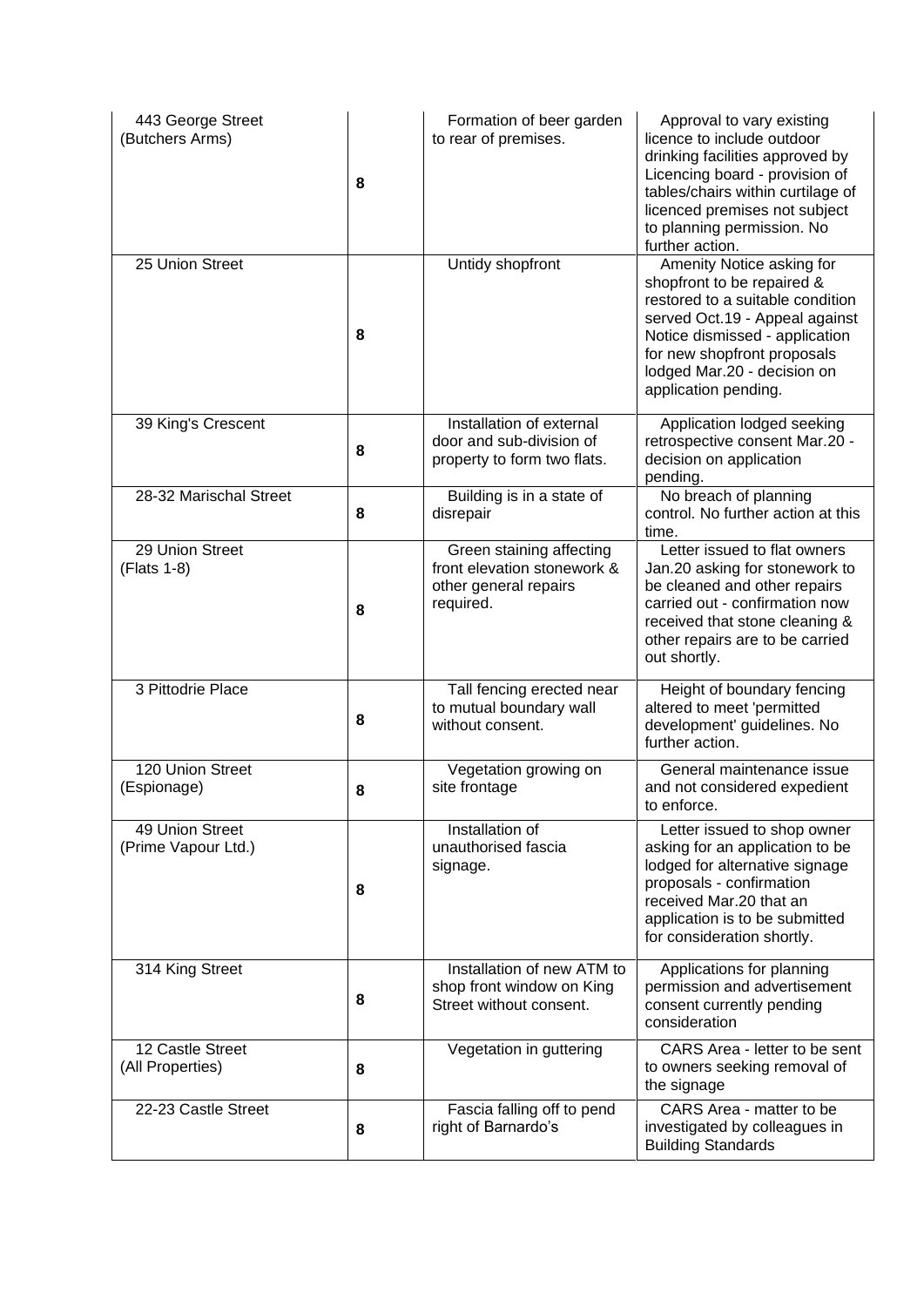| 31-32 Castle Street                           | 8 | Green stain around<br>downpipe                                       | CARS Area - letter to be sent<br>to owners to seek removal of<br>staining                                                                                                           |
|-----------------------------------------------|---|----------------------------------------------------------------------|-------------------------------------------------------------------------------------------------------------------------------------------------------------------------------------|
| 33 Castle Street<br>(RS McColls)              | 8 | Possible unauthorised<br>signage.                                    | CARS Area - signage has<br>been in place for a number of<br>years - no breach of planning<br>control                                                                                |
| 49 Castle Street<br>(Phone Fit)               | 8 | Unauthorised signage<br>and bowing chimney                           | <b>CARS Area - Signage</b><br>granted consent via<br>191271/ADV) - bowing chimney<br>being looked at by building<br>standards                                                       |
| 52 Castle Street<br>(Old Blackfriars)         | 8 | Guttering failing and<br>chimney vowing                              | CARS Area - matter to be<br>investigated by colleagues in<br><b>Building Standards</b>                                                                                              |
| 17 Union Street<br>(RS McColls)               | 8 | Poor signage, vegetation<br>and general amenity                      | CARS Area - letter was sent<br>to owners, no response<br>received. Further decision to be<br>made on whether to serve<br>amenity notice                                             |
| 26 Union Street<br>(upper floors)             | 8 | <b>Upper floor windows</b><br>boarded up without planning<br>consent | <b>CARS Area - further</b><br>discussion required with<br>applicants as to future use/<br>development of the site. No<br>permission in place for works<br>undertaken                |
| 31 Union Street<br>(British Heart Foundation) | 8 | Green stain down building<br>- Fascia Coming off                     | CARS Area - contractor in<br>place to remove the staining -<br>fascia deemed acceptable once<br>works completed                                                                     |
| 37 Union Street<br>(Premier Stores)           | 8 | Poor signage and step<br>broken                                      | CARS Area - signage<br>consented, deemed not<br>expedient to enforce other<br>minor works                                                                                           |
| 40 Union Street<br>(Optical Express)          | 8 | General poor amenity of<br>shop frontage                             | CARS Area - owner has<br>advised that roof repairs and<br>general shop front works will be<br>undertaken in the summer.<br>Advised of funding available to<br>undertake these works |
| 44 Union Street<br>(Mobifix)                  | 8 | Poor signage and<br>vegetation in gutter                             | CARS Area - owner to be<br>contacted to discuss required<br>works                                                                                                                   |
| 51 Union Street<br>(VPZ & Paddy Power)        | 8 | Green staining on fascia                                             | CARS Area - owner to be<br>contracted to discuss cleaning<br>of signage                                                                                                             |
| 73-79 Union Street<br>(Café Nero)             | 8 | Vegetation growing out of<br>building                                | CARS Area - matter to be<br>investigated by colleagues in<br><b>Building Standards</b>                                                                                              |
| 91-93 Union Street<br>(former BHS store)      | 8 | Boarding up of windows/<br>doors without planning<br>permission      | CARS Area - planning<br>permission recently been<br>approved for works to the<br>building, will hold off<br>undertaking any works until this<br>permission has been<br>implemented  |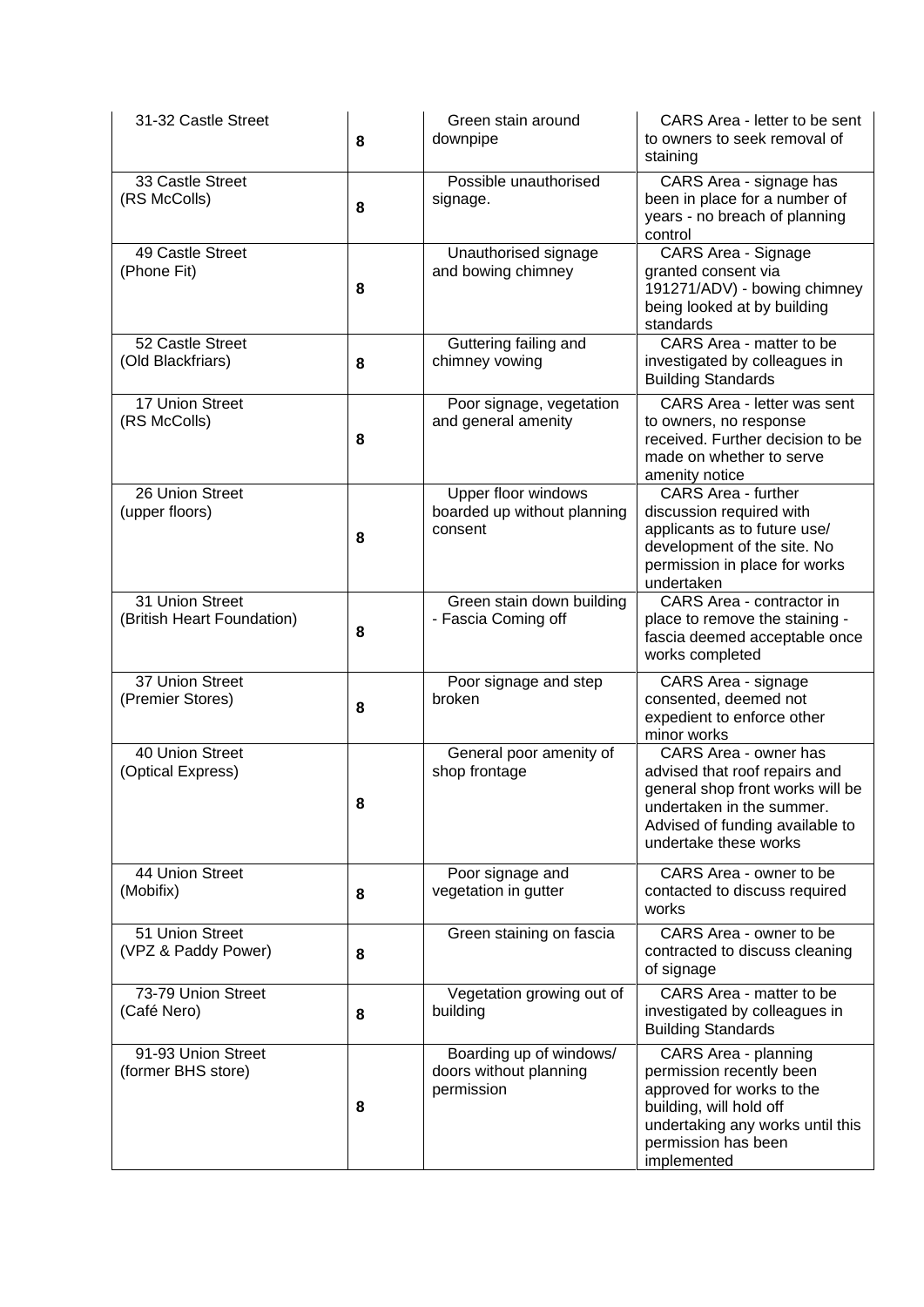| 114-116 Union Street<br>(upper floors)       | 8 | Boarded up windows and<br>plant growth                                                                    | CARS Area - matter to be<br>investigated by colleagues in<br><b>Building Standards</b>                                               |
|----------------------------------------------|---|-----------------------------------------------------------------------------------------------------------|--------------------------------------------------------------------------------------------------------------------------------------|
| 122 Union Street<br>(Bargain Buys)           | 8 | Boarded up windows and<br>bowed frontage                                                                  | CARS Area - deemed not<br>expedient to take action at this<br>time                                                                   |
| 130 Union Street<br>(RS McColls)             | 8 | Poor signage and broken<br>stall riser                                                                    | CARS Area - matter to be<br>investigated by colleagues in<br><b>Building Standards</b>                                               |
| 132 Union Street                             | 8 | Lead flashing coming off<br>fascia                                                                        | CARS Area - matter to be<br>investigated by colleagues in<br><b>Building Standards</b>                                               |
| 136-138 Union Street<br>(All Saints)         | 8 | Broken projecting sign<br>bracket and boarded<br>window                                                   | CARS Area - matter to be<br>investigated by colleagues in<br><b>Building Standards</b>                                               |
| 171 George Street                            | 8 | Refuse bins placed on<br>street & not within premises<br>as had been indicated                            | No breach of planning. No<br>further action.                                                                                         |
| 57 Union Street<br>(former Shack Restaurant) | 8 | Proposed external<br>alterations to shopfront                                                             | The works have not been<br>carried out. There is therefore<br>no breach of planning control                                          |
| 33 Belmont Street                            | 8 | Installation of banners<br>without the benefit of advert<br>consent                                       | Letter sent to owner - no<br>response received. Planning<br>Authority to decide next course<br>of action                             |
| 46 Castle Street<br>(former Lloyds TSB)      | 8 | Change of use from Class<br>2 (bank) to Class 4 (office)<br>for the VSA                                   | Applicant has been advised<br>of the requirement for planning<br>permission                                                          |
| <b>Cutters Wharf</b><br>65 Regents Quay      | 8 | Pre-commencement<br>aspects of the planning<br>condition have not been<br>discharged                      | Breach rectified by offender                                                                                                         |
| Links Road<br>(Transition Extreme)           | 8 | Installation of parking<br>cameras, signage and<br>yellow metal barriers.                                 | Applicant has been advised<br>of the requirement for planning<br>permission. No application<br>submitted to date                     |
| 10 North Square                              | 8 | Alterations carried out &<br>possible unauthorised<br>business use operating from<br>outhouse (Con. Area) | A planning application is<br>currently pending consideration<br>to rectify the breach of planning<br>control                         |
| 6 Market Street                              | 8 | Installation of<br>unauthorised projecting sign                                                           | Breach rectified by offender                                                                                                         |
| 121 Causewayend                              | 8 | Installation of<br>unauthorised<br>advertisements                                                         | Letter to be issued to<br>proprietors asking for an<br>application to be lodged<br>seeking retrospective consent.                    |
| 37 Elmbank Terrace<br>(The Skinny House)     | 8 | Non-compliance with<br>landscaping condition                                                              | Email sent to owner - no<br>response received. Decision to<br>be made as to whether a formal<br>notice needs to be served on<br>site |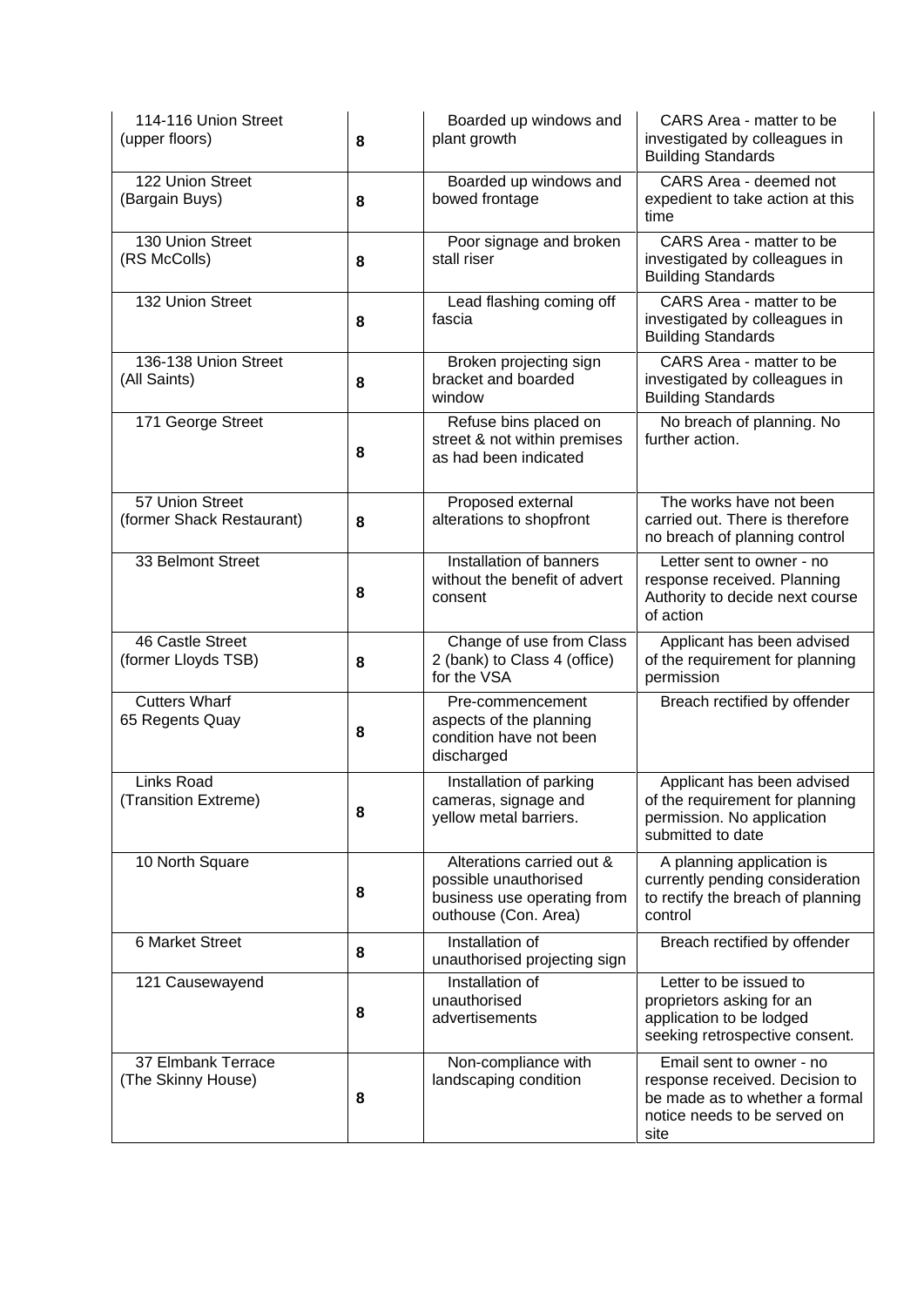| <b>Beach Leisure Centre</b>                                   | 8 | 2 Large banner installed<br>on the northern side of the<br>building with lighting                                            | Management have been<br>asked to remove the 2<br>unauthorised advert banners<br>from external elevation.                                                                                                                                                                                                                         |
|---------------------------------------------------------------|---|------------------------------------------------------------------------------------------------------------------------------|----------------------------------------------------------------------------------------------------------------------------------------------------------------------------------------------------------------------------------------------------------------------------------------------------------------------------------|
| 25 Belmont Street<br>(Revolution)                             | 8 | Formation of permanent<br>structure to rear; in addition,<br>a smoking shelter has been<br>formed adjacent to the<br>priory. | Site inspection established<br>that the temporary roof awnings<br>& side panels on rear balcony<br>have been replaced with a<br>more permanent structure -<br>external smoking area has also<br>been created. Owners to be<br>asked to submit a formal<br>planning application seeking<br>the required retrospective<br>consent. |
| <b>Fraser Road</b><br>(Highgate Apartments)                   | 8 | Installation of<br>unauthorised banners                                                                                      | Owner to be contacted in<br>relation to unauthorised works.<br>Asked to remove signage                                                                                                                                                                                                                                           |
| 19-21 St Clair Street<br>(Bedz To Go)                         | 8 | Installation of<br>unauthorised illuminated<br>advertisement                                                                 | Breach rectified by proprietor.<br>No further action                                                                                                                                                                                                                                                                             |
| 1 Den of Pittengullies<br>Milltimber                          | 9 | Erection of new large<br>storage shed adjacent to<br>mutual boundary without<br>planning consent.                            | Site inspection established<br>that position/dimensions of<br>shed complies with permitted<br>development guidelines. No<br>further action.                                                                                                                                                                                      |
| Bieldside Lodge'<br>North Deeside Road<br><b>Bieldside</b>    | 9 | Alleged non-compliance<br>with planning condition set<br>with previous approval<br>(Ref.120491)                              | Preliminary on site<br>exploratory bore-hole drilling<br>works deemed not to be in<br>breach of earlier planning<br>condition. No further action at<br>this time.                                                                                                                                                                |
| 1 Binghill Road West<br>Milltimber                            | 9 | Erection of tall fencing to<br>rear garden area without<br>consent.                                                          | Boundary fencing reduced in<br>height to comply with permitted<br>development guidelines.<br>Resolved.                                                                                                                                                                                                                           |
| Milltimber Farm<br>Milltimber Brae                            | 9 | Unauthorised quarrying,<br>excavation works, and<br>importation of soil without<br>planning consent.                         | Temp. Stop Notice served<br>Nov.19 complied with -<br>negotiations ongoing re. the<br>submission of a formal planning<br>application seeking<br>retrospective consent for the<br>works carried out - possibility<br>that a resolution may have to<br>be pursed through formal<br>enforcement action.                             |
| North Lasts Quarry<br>Peterculter                             | 9 | Breach of Condition re,<br>operating times for on site<br>coating plant.                                                     | Request for site operating<br>times to be adhered to<br>complied to. No further action at<br>this time.                                                                                                                                                                                                                          |
| Kennerty Mill (Plot 2)<br><b>Burnside Road</b><br>Peterculter | 9 | Large quantity of building<br>related material &<br>equipment being stored on<br>development site without<br>consent.        | Request for developers to<br>remove building materials and<br>equipment from site complied<br>with. Resolved.                                                                                                                                                                                                                    |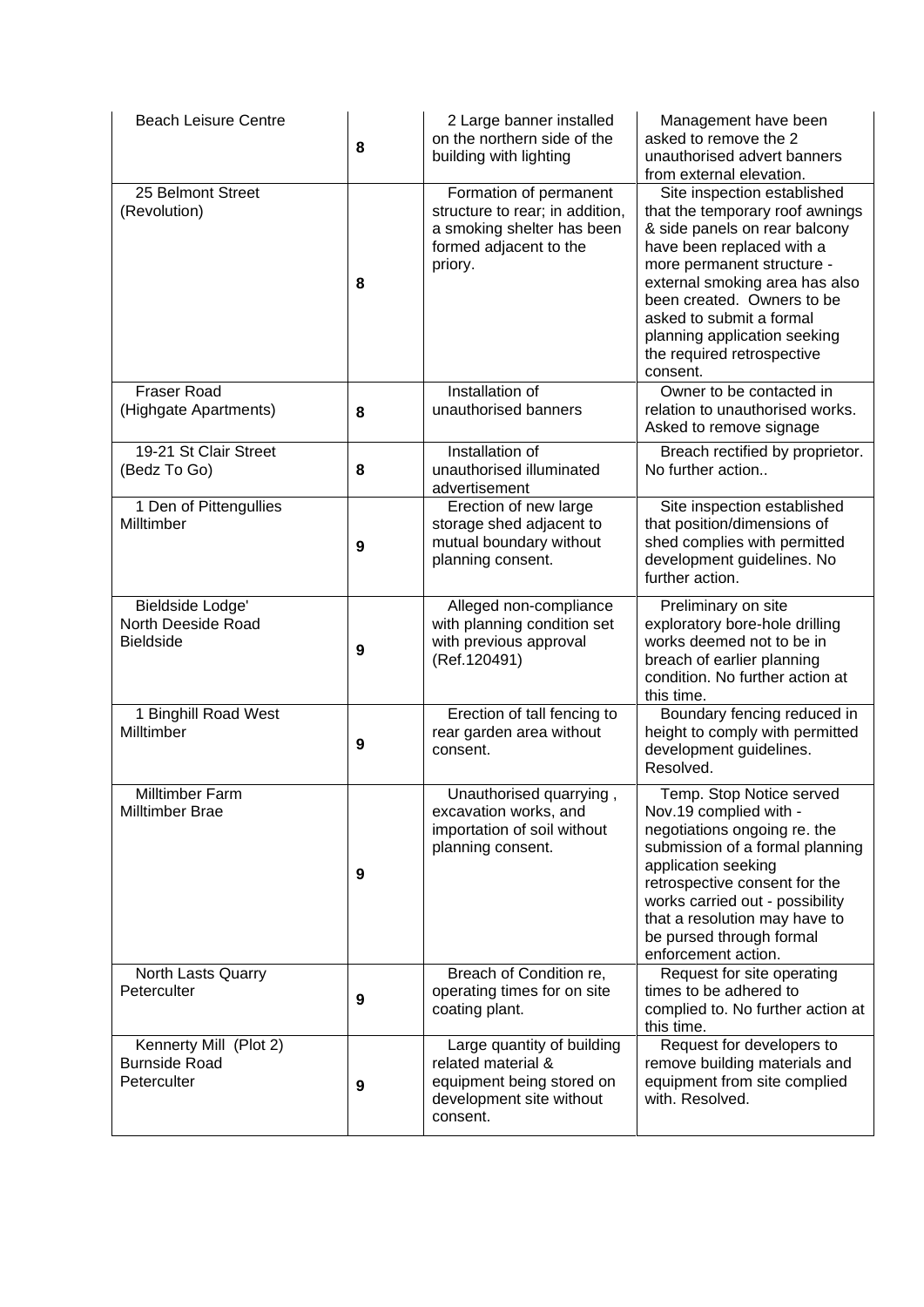| 52 Cairnlee Avenue East<br><b>Bieldside</b>  | 9 | Large area of decking<br>exceeding 500mm in height<br>erected within rear garden<br>area without planning<br>consent.                                                      | Application lodged Aug.19<br>seeking retrospective consent<br>for works carried out<br>(Ref.191197/DPP) application<br>refused Oct.19 - Legal Team<br>has been asked to initiate<br>formal Enforcement Action for<br>the removal of the decking<br>area. |
|----------------------------------------------|---|----------------------------------------------------------------------------------------------------------------------------------------------------------------------------|----------------------------------------------------------------------------------------------------------------------------------------------------------------------------------------------------------------------------------------------------------|
| 41 School Road<br>Peterculter                | 9 | Unauthorised use of<br>ancillary building at rear of<br>property as full-time<br>accommodation.                                                                            | Investigation confirmed that<br>the ancillary building to rear of<br>property is used for occasional<br>accommodation purposes by a<br>family member only which<br>would not be a breach of<br>planning. No further action to<br>be taken.               |
| 8 Garden Road<br>Cults                       | 9 | Several large structures<br>erected within rear garden<br>without planning consent.                                                                                        | Site inspection confirmed that<br>structures erected within rear<br>garden area would not be<br>subject to formal planning<br>permission.                                                                                                                |
| 69 Abbotshall Drive<br>Cults                 | 9 | New rear elevation single<br>storey extension not built in<br>accordance with approved<br>plans.                                                                           | Site inspection confirmed<br>some minor building work<br>discrepancies as per the<br>approved plans - Amended<br>plans seeking a non-material<br>variation submitted and<br>approved. Resolved.                                                          |
| North Linn Cottage<br>(West of Peterculter)  | 9 | Unauthorised gazebo<br>structure erected near to<br>Dee river bank without<br>consent                                                                                      | Site visited - gazebo structure<br>not as yet in place - following<br>site meeting with Owner, it has<br>been confirmed that he no<br>longer intends to go ahead with<br>erecting the gazebo. No further<br>action at this time.                         |
| <b>Culter House Road</b><br>(Plot 1)         | 9 | Non-compliance with<br>planning condition relating<br>to boundary treatments.                                                                                              | Request for planning breach<br>to be rectified complied with. No<br>further action.                                                                                                                                                                      |
| Craigton Road<br>(land at Morkeu)            | 9 | Installation of site fencing<br>exceeding 1m in height                                                                                                                     | Fencing referred to now<br>removed. Resolved.                                                                                                                                                                                                            |
| 13 Hillside Road                             | 9 | Erection of extension and<br>fence along mutual<br>boundary                                                                                                                | Permitted development                                                                                                                                                                                                                                    |
| <b>Nether Contlaw</b><br><b>Contlaw Road</b> | 9 | Breach of conditions in<br>relation to planning<br>permission 130879<br>(probable); Erection of<br>outdoor riding arena and<br>horse walker without<br>planning permission | Owner has been advised of<br>the requirement for planning<br>permission. Application to be<br>submitted in due course                                                                                                                                    |
| 19 South Avenue<br>Cults                     | 9 | Removal of boundary wall<br>and other associated works<br>within site curtilage                                                                                            | Permitted development                                                                                                                                                                                                                                    |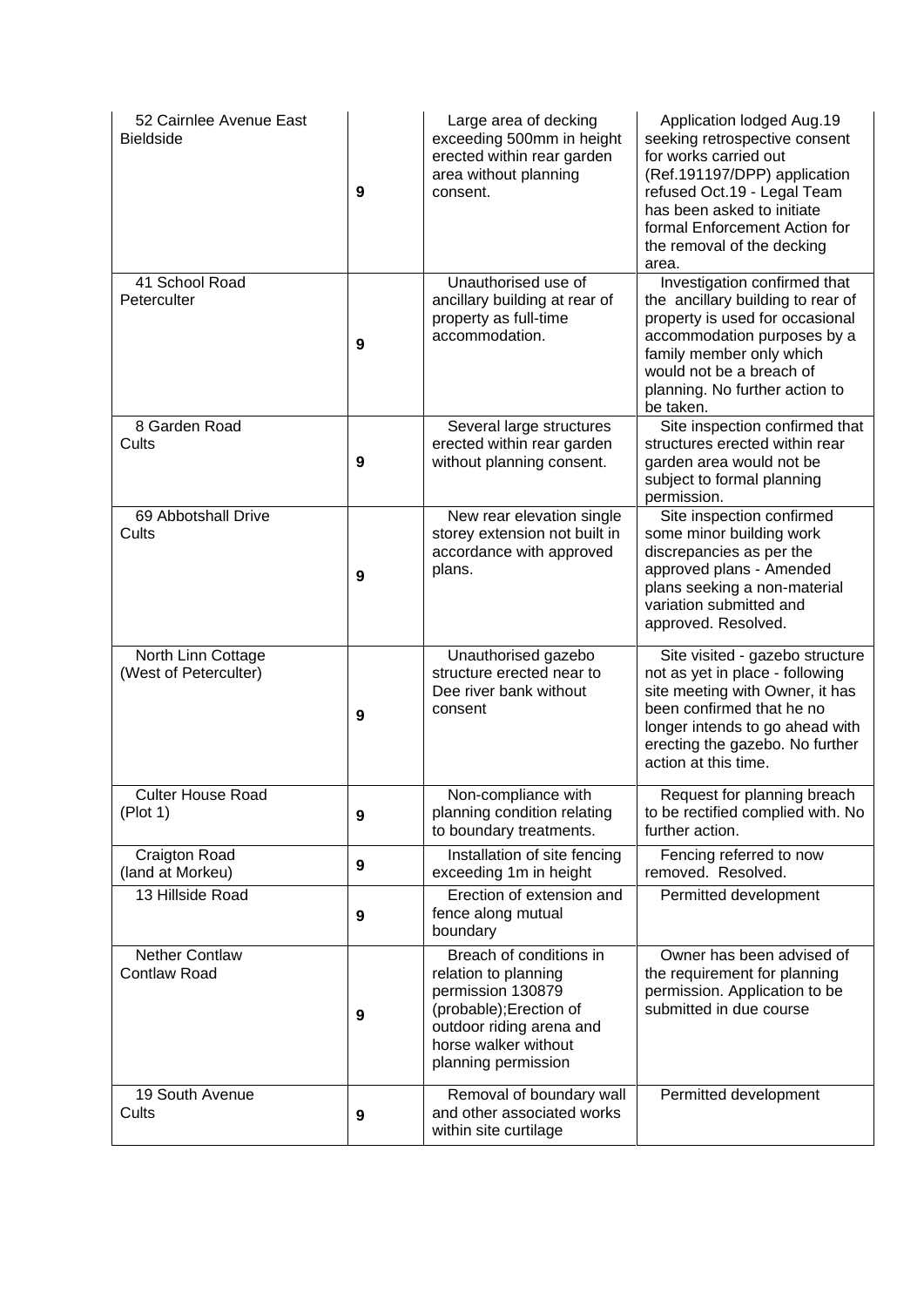| North Lasts Quarry                          | 9  | Query regarding blasting<br>operations at the quarry and<br>whether there was an<br>associated breach of<br>planning conditions    | No breach of planning. No<br>further action.                                                                                                                                                          |
|---------------------------------------------|----|------------------------------------------------------------------------------------------------------------------------------------|-------------------------------------------------------------------------------------------------------------------------------------------------------------------------------------------------------|
| 19 South Avenue<br>Cults                    | 9  | Siting of storage container<br>and re-grading of land                                                                              | Email sent to owner - waiting<br>for a response                                                                                                                                                       |
| 58 Culter House Road                        | 9  | Erection of outbuilding<br>and earthworks in rear<br>garden ground                                                                 | Permitted development                                                                                                                                                                                 |
| <b>Baads Farm</b>                           | 9  | Unauthorised<br>materials/works on site<br>without P. P.                                                                           | No breach of planning. No<br>further action.                                                                                                                                                          |
| 281 North Deeside Road<br>(Beechcroft)      | 9  | Refurbishment of existing<br>windows                                                                                               | Minor refurbishment works -<br>not considered expedient to<br>enforce. No further action.                                                                                                             |
| 70 Carden Place<br>(Soju Bar & Restaurant)) | 10 | Signage erected to front<br>elevation of property without<br>consent.                                                              | Signage removed. Resolved.                                                                                                                                                                            |
| 25 Hartington Road                          | 10 | <b>Building works</b><br>commenced on site outwith<br>3 year timescale of planning<br>approval (Ref.141273)                        | Request for new planning<br>application to be lodged<br>complied with - application<br>lodged May.19<br>(Ref.190781/DPP) approved<br>conditionally Jul. 19. Resolved                                  |
| Hazledene Road<br>(Somebody Cares)          | 10 | Current permission for<br>operation of charity shop<br>has expired.                                                                | Application to extend charity<br>shop operation approved<br>Aug.19. Resolved.                                                                                                                         |
| 80 Carden Place                             | 10 | 2 large freestanding<br>signboards erected to front<br>garden area of property<br>without consent.                                 | Site inspection established<br>that the 2 signboards conform<br>with 'deemed consent'<br>guidelines and do not require<br>formal advert consent. No<br>further action.                                |
| 15 Royfold Crescent                         | 10 | New house & garage<br>construction incomplete.                                                                                     | Planning permission for new<br>house & garage granted in<br>2017 and works commenced<br>within 3 year period. Planning<br>has no remit on the timescale<br>for work completion. No further<br>action. |
| 21 Woodburn Crescent                        | 10 | Non-compliance with<br>approved plans<br>(Ref.171372/DPP)                                                                          | Site inspection confirmed that<br>works carried out on site<br>comply with the approved<br>plans. No further action.                                                                                  |
| 30 Anderson Drive                           | 10 | Additional fence panels<br>erected along rear garden<br>boundary line without<br>consent.                                          | Boundary fencing height<br>lowered in height to comply with<br>'permitted development'<br>guidelines. No further action.                                                                              |
| 87 Ashley Road                              | 10 | Formation of raised<br>platform area with retaining<br>wall to rear garden area of<br>property within Con. Area<br>without consent | Request for owner(s) to<br>submit a formal application<br>seeking consent for works<br>carried out complied with -<br>Application lodged Sept.19<br>approved Nov.19 - Resolved.                       |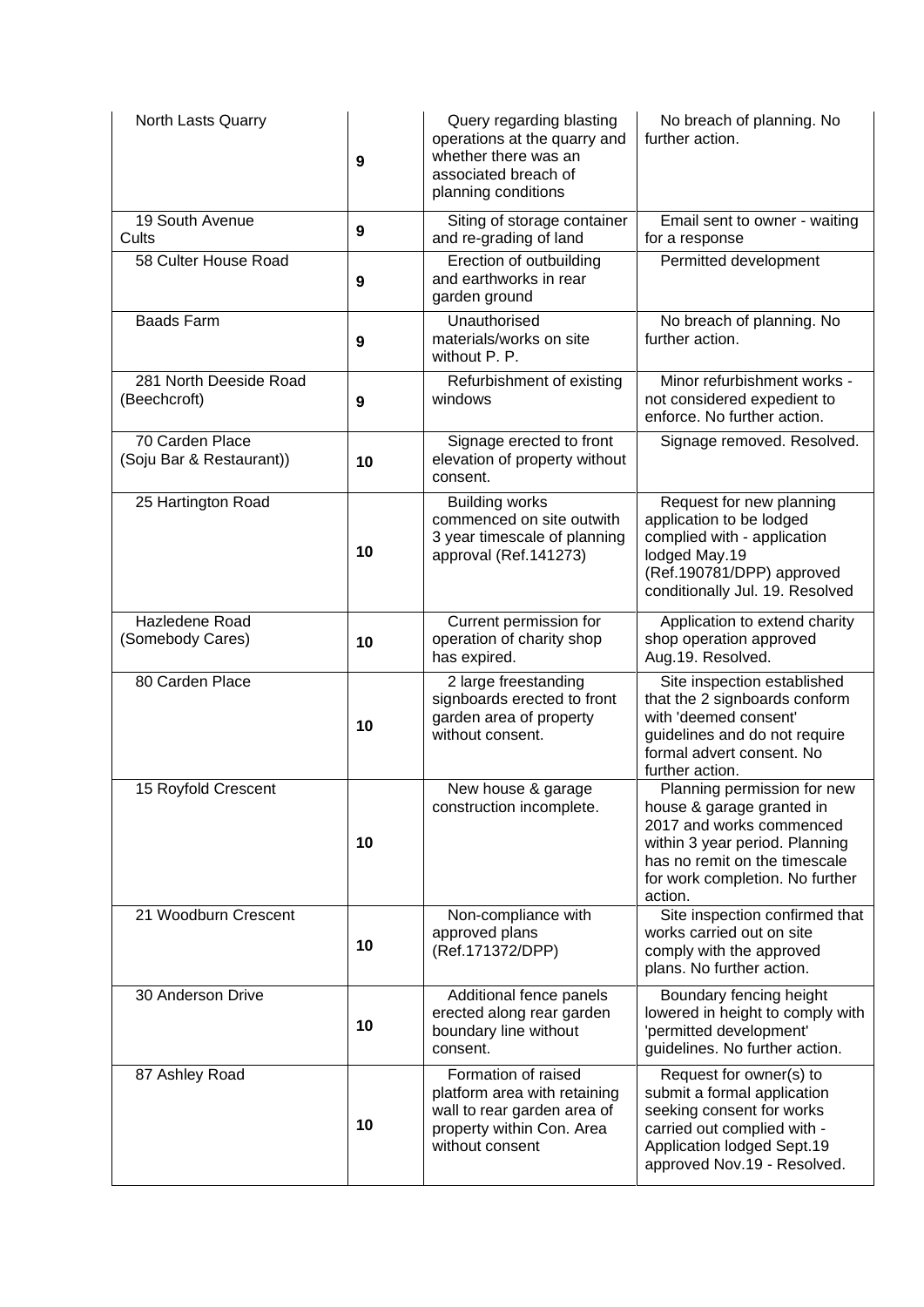| 8 Fernielea Crescent                | 10 | Erection of large summer<br>house to rear garden area<br>without planning permission.                                    | Site inspection established<br>that the dimensions/placement<br>of the summer house structure<br>complies with the 'permitted<br>development' guidelines and<br>would not be subject to<br>planning permission. No further<br>action required.       |
|-------------------------------------|----|--------------------------------------------------------------------------------------------------------------------------|------------------------------------------------------------------------------------------------------------------------------------------------------------------------------------------------------------------------------------------------------|
| 52 Brighton Place                   | 10 | Formation of driveway not<br>as approved & proposed<br>drop kerb area has not been<br>implemented.                       | Driveway construction now in<br>compliance with approve - drop<br>kerb now installed. Resolved.                                                                                                                                                      |
| 4 Ashley Gardens                    | 10 | Side extension built on<br>gable wall without planning<br>permission.                                                    | Investigation confirmed that<br>the modest sized gable wall<br>extension has been in-situ well<br>in excess of 4 years and<br>therefore has deemed consent.<br>No further action.                                                                    |
| 72 Morningfield Road                | 10 | Old style telephone box<br>located within front garden<br>area without consent.                                          | Phone box has been<br>completely stripped out & has<br>been placed in garden as an<br>ornamental feature - establish<br>that phone box has been in-situ<br>for more than 4 years & is<br>therefore immune from further<br>action. No further action. |
| 28 Countesswells Park Place         | 10 | Shed erected without<br>consent.                                                                                         | Dimensions & location of<br>shed structure complies with<br>'permitted development'<br>guidelines. No further action.                                                                                                                                |
| 63 Devonshire Road                  | 10 | Construction of new<br>extension along boundary<br>wall mutual with Num. 61<br>not in accordance with<br>approved plans. | No breach of planning. No<br>further action.                                                                                                                                                                                                         |
| 3 Woodend Crescent                  | 10 | Non-compliance with<br>approved plans                                                                                    | No breach of planning. No<br>further action.                                                                                                                                                                                                         |
| 1 Fernielea Road                    | 10 | Installation of fencing<br>exceeding 1m in height<br>along front and side garden<br>boundary.                            | Property owner has been<br>asked to reduce fence height to<br>approx. 1m to comply with<br>'permitted development'<br>guidelines'.                                                                                                                   |
| 27 Eday Road                        | 10 | Installation of fencing<br>exceeding 1m in height                                                                        | Request for boundary fencing<br>to be reduced to approx. 1<br>metre in height complied with.<br>Resolved.                                                                                                                                            |
| 38 Holburn Street<br>(Scotvapes)    | 10 | Illuminated signage<br>installed immediately behind<br>shopfront window                                                  | Proprietor to be asked to<br>remove the illuminated signage.                                                                                                                                                                                         |
| 34 Holburn Street<br>(Hotspot)      | 10 | Illuminated signage<br>installed immediately behind<br>shopfront window                                                  | Proprietor to be asked to<br>remove the illuminated signage.                                                                                                                                                                                         |
| 32 Holburn Street<br>(Thistle News) | 10 | Advertisements covering<br>entire shopfront and<br>entrance door                                                         | Proprietor to be asked to<br>reduce amount of adverts<br>covering shopfront window.                                                                                                                                                                  |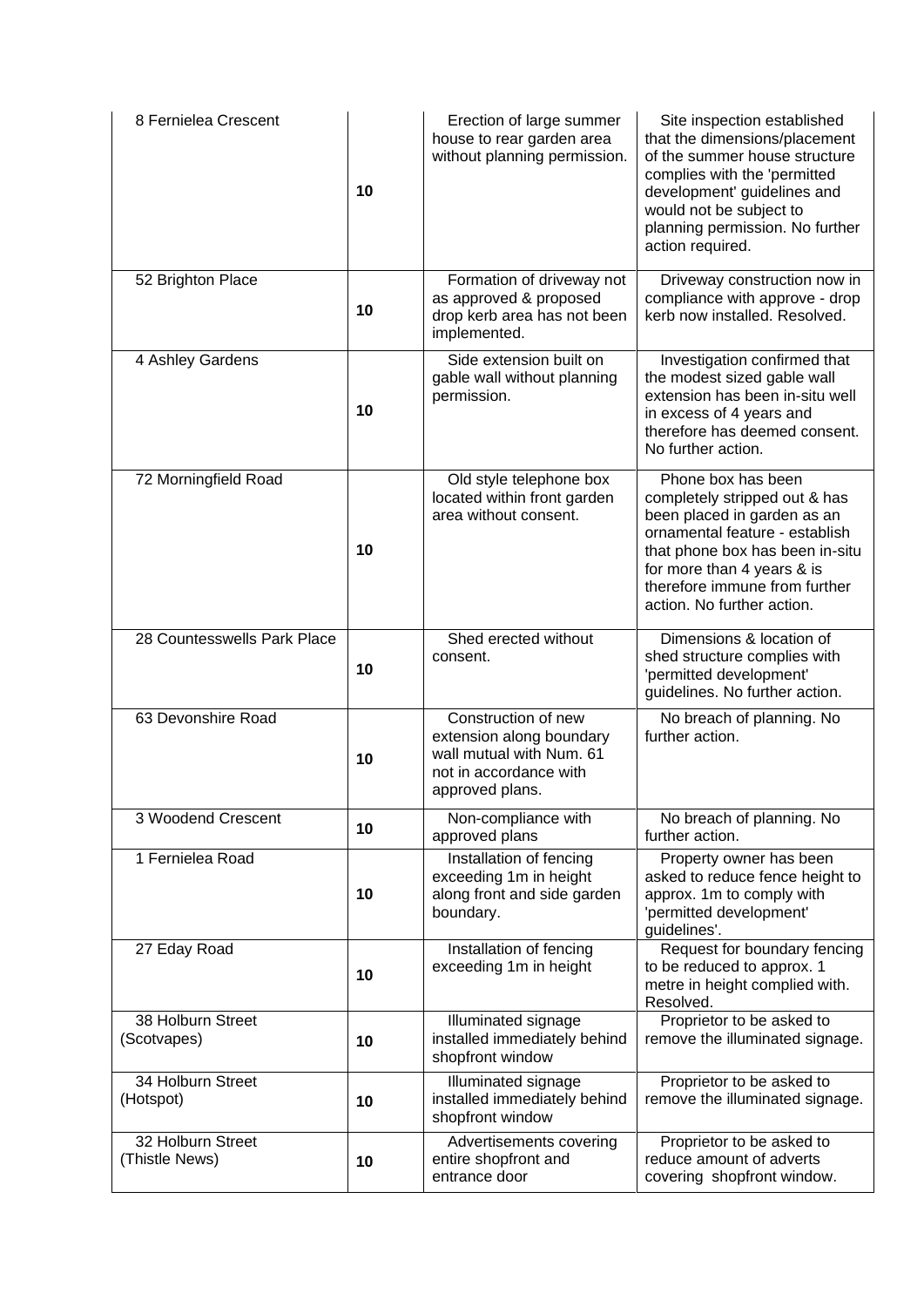| Land at former Kepplestone<br><b>Manor House</b> | 10 | Unsightly wall                                                                                             | No breach of planning. No<br>further action.                                                                                                                                            |
|--------------------------------------------------|----|------------------------------------------------------------------------------------------------------------|-----------------------------------------------------------------------------------------------------------------------------------------------------------------------------------------|
| 72 Forest Road                                   | 10 | Alterations to G/F flat<br>causing problems with<br>cigarette smoke entering<br>$F/F$ flat                 | Not development                                                                                                                                                                         |
| 2 Forest Avenue                                  | 10 | metal hooks fixed to<br>external wall of property in<br>Con. area without consent                          | No breach of planning. No<br>further action.                                                                                                                                            |
| 29 Summerhill Road                               | 10 | Unauthorised scaffolding<br>& roofing business<br>operating from residential<br>property                   | Following a site inspection,<br>letters are to be issued to<br>tenant & property owner asking<br>for garden areas to be tidied-up<br>and for any unauthorised<br>business use to cease. |
| 68 Springfield Road                              | 10 | Construction of rear<br>elevation alterations not in<br>accordance with approved<br>plans (Ref.191704/DPP) | Site inspection confirmed that<br>the rear elevation alterations to<br>not comply with approved plans<br>- Agent has been instructed to<br>lodge a new planning<br>application.         |
| 107 Cranford Road                                | 11 | Breach of condition re.<br>installation of obscure glass<br>to new first floor dormer<br>window.           | Request for obscure glass to<br>be fitted as per. condition<br>complied with. Resolved.                                                                                                 |
| 4 Ruthrie Garden                                 | 11 | Erection of new garage.                                                                                    | Planning permission not<br>required for new garage<br>construction. No further action.                                                                                                  |
| 27 Airyhall Drive                                | 11 | Tall fencing erected<br>around front & side garden<br>perimeter without planning<br>consent.               | Determined that boundary<br>fencing has been in place for<br>more than 4 years - application<br>for Certificate of Lawfulness<br>lodged Dec19. and issued<br>Jan.20. Resolved.          |
| 485 Great Western Road<br>(Co-op Food Store)     | 11 | External extractor vent<br>installed to rear of premises<br>within Con. Area without<br>consent.           | Installation of vent deemed to<br>be 'de-minimis' in terms of<br>planning. No further action.                                                                                           |
| 2 Abergeldie Terrace                             | 11 | Unauthorised business<br>use (music studio) operating<br>from domestic garage                              | Request for Owner(s) to<br>cease unauthorised business<br>use complied with. Resolved                                                                                                   |
| 7 Airyhall Place                                 | 11 | Hairdressing business<br>operating from residential<br>property.                                           | Hairdressing activities carried<br>out within property considered<br>to be ancillary to the existing<br>residential use and not in<br>breach of planning. No further<br>action.         |
| 68 Airyhall Drive                                | 11 | Erection of large summer<br>house structure without<br>permission                                          | Site visit established that the<br>works were permitted<br>development                                                                                                                  |
| 27 Airyhall Drive                                | 11 | Erection of fencing to<br>front/ side of the dwelling                                                      | Certificate of lawfulness<br>granted (Ref: 191736/CLE) as<br>the applicant demonstrated that<br>the works were carried out<br>more than 4 years ago                                     |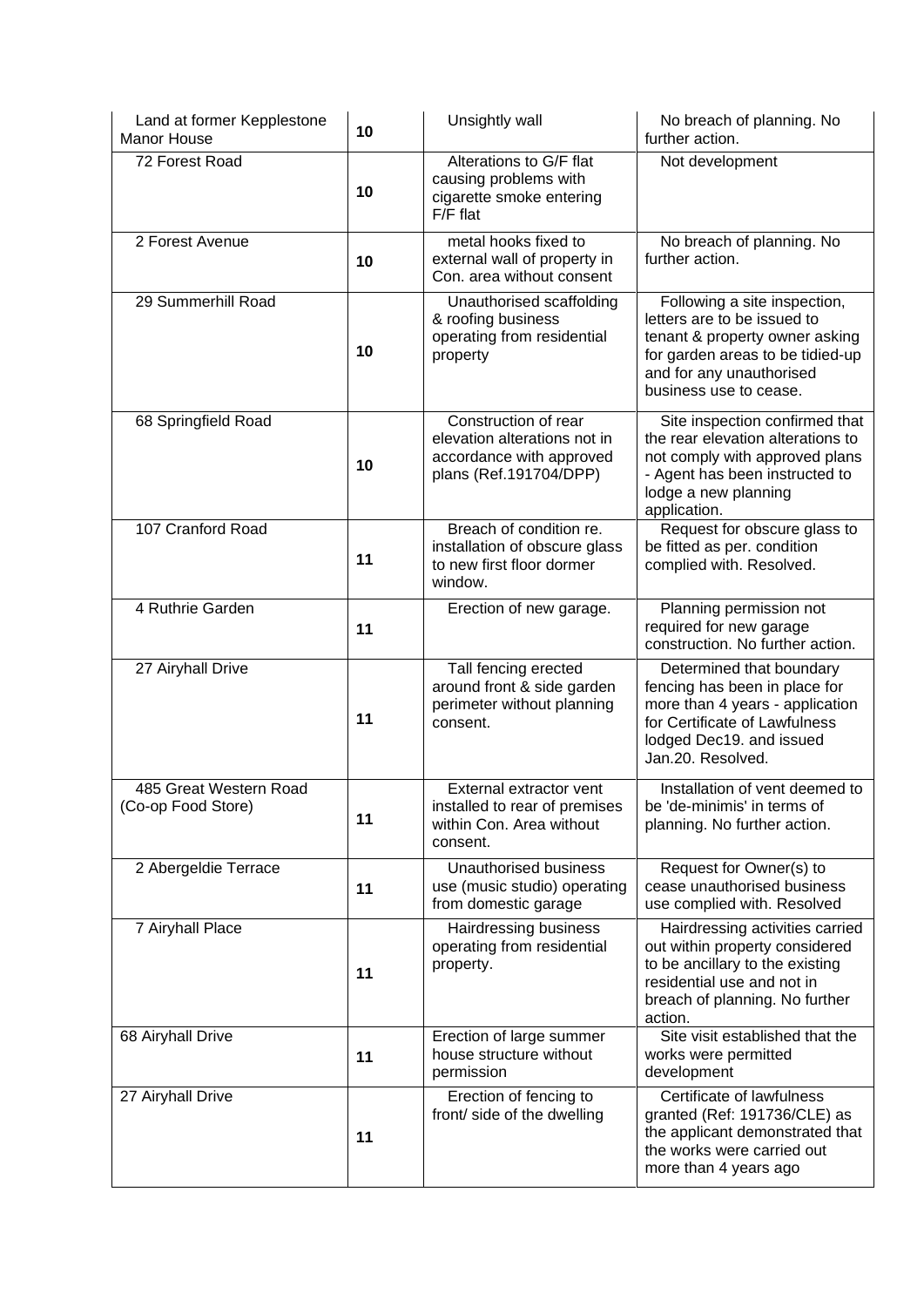| 485 Great Western Road<br>(Co-op Store)        | 11 | Redundant equipment                                                                                                          | No breach of planning. No<br>further action.                                                                                                                                                              |
|------------------------------------------------|----|------------------------------------------------------------------------------------------------------------------------------|-----------------------------------------------------------------------------------------------------------------------------------------------------------------------------------------------------------|
| 183 Morrison Drive                             | 11 | Formation of<br>unauthorised driveway                                                                                        | Retrospective planning<br>permission granted (Ref:<br>200057/DPP)                                                                                                                                         |
| 39 Craigton Terrace<br>Mannofield              | 11 | Building works associated<br>with approval granted in<br>2017 (Ref. 171217/DPP) not<br>in accordance with<br>approved plans. | Remains pending. Planning<br>permission (Ref: 191756/DPP)<br>was refused in January 2020.<br>Local review has been<br>requested                                                                           |
| 60 Cranford Road                               | 11 | <b>Extensive demolition</b><br>works carried out on site<br>without planning consent.                                        | Planning permission granted<br>for unauthorised works<br>(200284/DPP)                                                                                                                                     |
| 6 Stell Road<br>(Geany Motors)                 | 12 | Car sales business<br>operating on site.                                                                                     | Request for owner to resolve<br>planning breach complied with.<br>No further action.                                                                                                                      |
| <b>Wellington Road</b><br>(Arnold Clark Volvo) | 12 | Erection of unauthorised<br>signage.                                                                                         | Application lodged Dec19<br>seeking consent for hoarding<br>sign approved Feb.20 -<br>Resolved.                                                                                                           |
| 32 Bridge Street<br>(Zulus)                    | 12 | Installation of<br>unauthorised signage.                                                                                     | Proprietor asked to resolve<br>breach - formal enforcement<br>action may be initiated if not<br>fully complied with.                                                                                      |
| <b>Union Street</b><br>(various bus shelters)  | 12 | Breach of condition re.<br>animated adverts on display<br>within a number of bus<br>shelters.                                | Request for breach to be<br>rectified complied with.<br>Resolved.                                                                                                                                         |
| 27 Walker Road<br>Torry                        | 12 | Alleged that a timber<br>furniture fabrication<br>business may be operating<br>from rear of tenement<br>property.            | Site inspection found no<br>evidence to substantiate<br>allegation of unauthorised use.<br>No further action to be taken at<br>this time.                                                                 |
| 11 Gairn Circle                                | 12 | Large storage building<br>erected to rear of property<br>without planning consent.                                           | Site inspection confirmed that<br>the new storage structure does<br>not require formal planning<br>consent. No further action.                                                                            |
| 42 Sycamore Place                              | 12 | Erection of 2 timber<br>modest sized structures<br>within front garden area<br>without PP                                    | No positive response to<br>requests for modest structures<br>to be moved to rear of property<br>- minor planning breach not<br>considered expedient to<br>enforce.                                        |
| 18 Whinhill Road                               | 12 | Additional fence panels<br>erected on top of mutual<br>boundary wall without<br>planning consent (Con.<br>Area)              | No positive response to<br>requests asking for an<br>application to be lodged. - not<br>expedient to enforce as works<br>carried out are likely to be<br>approved were an application to<br>be submitted. |
| 179 Victoria Road<br><b>Torry</b>              | 12 | Unauthorised use re.<br>storage of household<br>related items within<br>unoccupied shop unit.                                | General storage of household<br>related items not considered to<br>be a breach of planning control.<br>No further action.                                                                                 |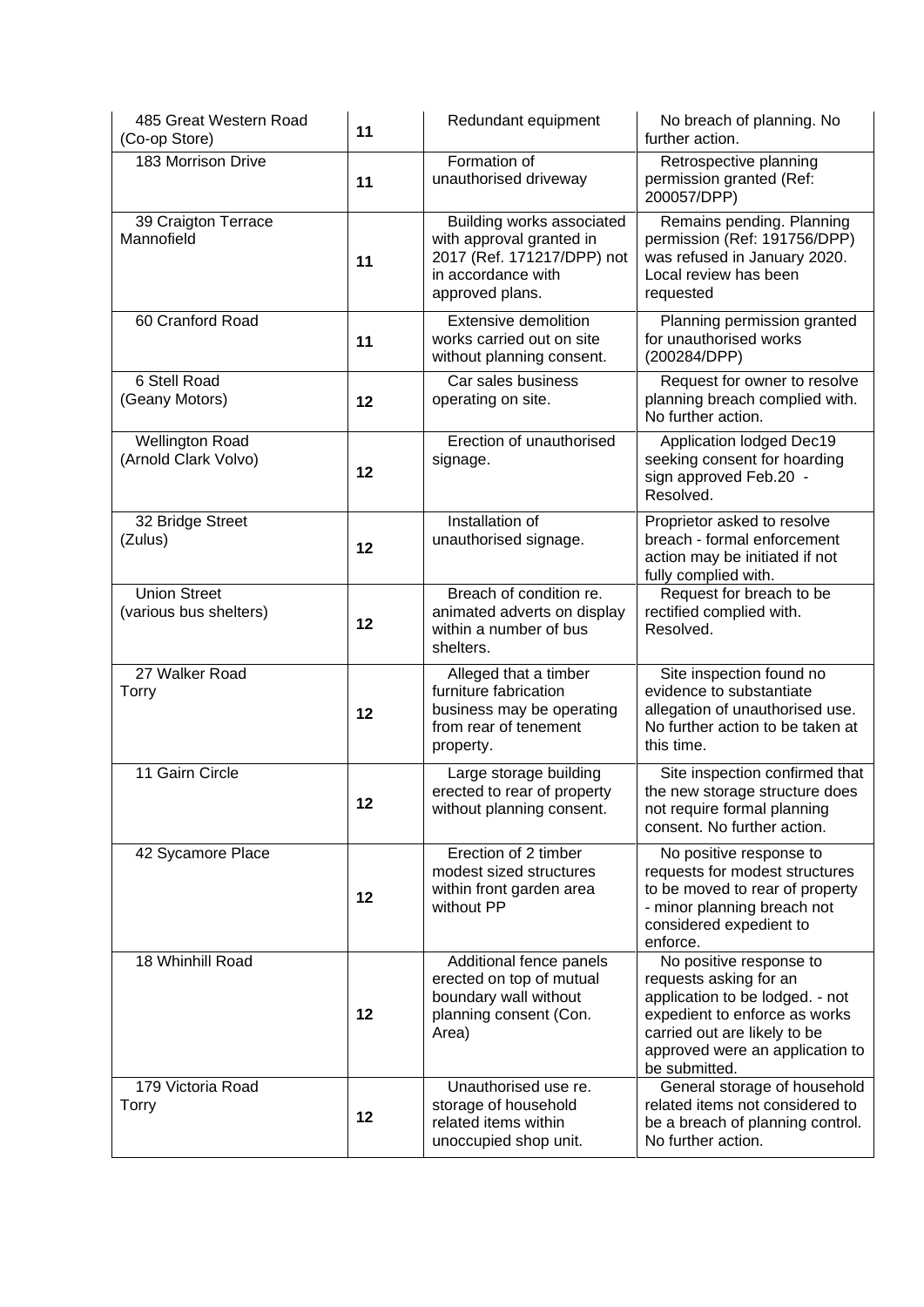| 13 Crown Terrace<br>(ground floor right)      | 12 | Installation of<br>unauthorised PVCu<br>windows to rear of Cat. B<br>listed building                            | Property owners have been<br>asked to replace unauthorised<br>PVCu with new timber sash &<br>case windows as per the<br>original. - Enforcement action to<br>be considered if owners to not<br>comply. |
|-----------------------------------------------|----|-----------------------------------------------------------------------------------------------------------------|--------------------------------------------------------------------------------------------------------------------------------------------------------------------------------------------------------|
| 73-75 Victoria Road (Dobry)<br><b>Torry</b>   | 12 | Installation of<br>unauthorised signage                                                                         | Initial letter has not been<br>responded to, will likely proceed<br>with further action if no<br>response                                                                                              |
| 11 Holburn Street<br>(Middle East Restaurant) | 12 | Unauthorised fascia<br>signage                                                                                  | Alternative scheme granted<br>via 200236/ADV - not yet<br>implemented                                                                                                                                  |
| 58-60 Justice Mill Lane                       | 12 | Unauthorised use and<br>shop front                                                                              | Unauthorised signage has<br>been removed, use has not<br>been implemented                                                                                                                              |
| 23 Holburn Street<br>(Na Na Nails)            | 12 | Unauthorised fascia<br>signage                                                                                  | Letter issued to proprietor<br>asking for the existing fascia<br>signboard to be replaced with<br>signage in line with adopted<br>guidelines.                                                          |
| 167 Union Street<br>(Sallys/Ambals)           | 12 | Ambal's signage<br>unauthorised, Sally sign<br>only 'temporary', high level<br>vegetation and boarded<br>window | <b>CARS Area - Permission</b><br>recently granted to convert the<br>upper floors to residential -<br>signage at ground floor level<br>has been implemented in<br>accordance with the approved<br>plans |
| 171-173 Union Street                          | 12 | Boarded up windows                                                                                              | <b>CARS Area - Planning</b><br>permission recently granted to<br>convert the upper floors to<br>residential - this included the<br>replacement of the window in<br>question.                           |
| 189 Union Street<br>(former Shapla)           | 12 | Poor signage and<br>cladding falling off                                                                        | CARS Area - no response<br>received from owner. Amenity<br>notice to be prepared.                                                                                                                      |
| 207 Union Street<br>(Newsbox)                 | 12 | Poor signage                                                                                                    | Premises recently become<br>vacant - letter to be sent to<br>owner                                                                                                                                     |
| 207 Union Street<br>(William Hills)           | 12 | Unauthorised signage                                                                                            | Deemed consent                                                                                                                                                                                         |
| 215 Union Street<br>(Sylvan)                  | 12 | Unauthorised signage                                                                                            | Signage installed in<br>accordance with the approved<br>plans - no breach of planning<br>control                                                                                                       |
| 227 Union Street<br>(formerly Greggs)         | 12 | Stone part of bottom of<br>facia falling off                                                                    | Letter sent to owner - no<br>response. Permission has been<br>granted for conversion of<br>premises so works likely to be<br>undertaken                                                                |
| 263 Union Street<br>(vacant unit)             | 12 | General amenity                                                                                                 | Letter sent to owner - no<br>response. Amenity notice likely<br>to be served.                                                                                                                          |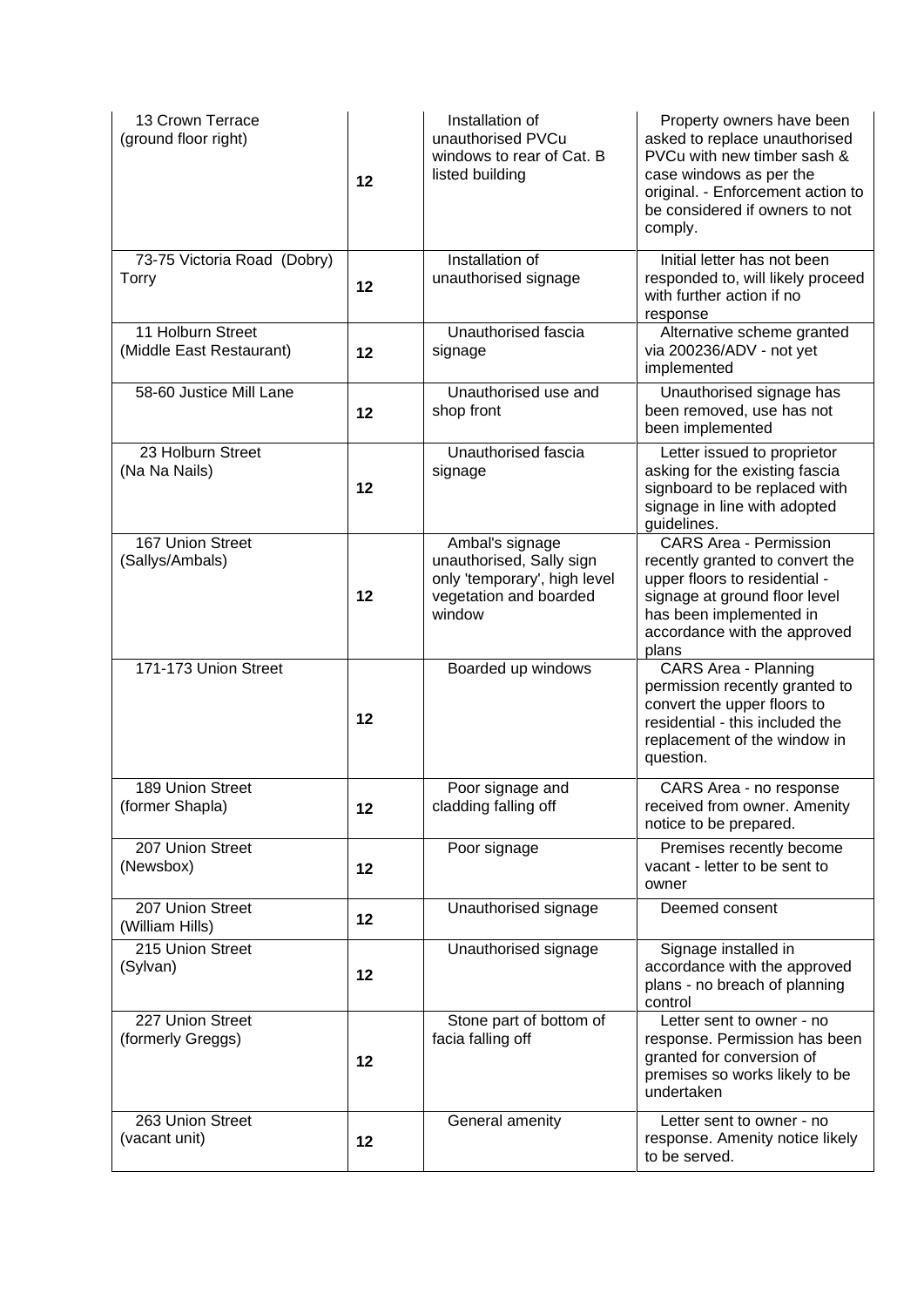| 67-69 Victoria Road<br>(Polski Sklep B & M Sausages          | 12 | Installation of<br>unauthorised<br>advertisements                                                             | Initial letter has not been<br>responded to, will likely proceed<br>with further action if no<br>response                                                                                                                                     |
|--------------------------------------------------------------|----|---------------------------------------------------------------------------------------------------------------|-----------------------------------------------------------------------------------------------------------------------------------------------------------------------------------------------------------------------------------------------|
| 24 Victoria Road<br>(former Bank of Scotland)                | 12 | Installation of<br>unauthorised signage to<br>shop front and associated<br>alterations                        | Owner has responded to<br>initial correspondence. Planning<br>Authority to respond advising<br>of works required to regulate<br>breach of planning control                                                                                    |
| 36 Bridge Street<br>(Zuhayrat Alsham)                        | 12 | Unauthorised alterations<br>to shop front                                                                     | Shopfront has been repainted<br>from yellow to blue - application<br>to be submitted for<br>unauthorised advertisements                                                                                                                       |
| 15 Bon-Accord Crescent                                       | 12 | Non compliance with<br>plans associated with<br>170473/DPP                                                    | Breach rectified by offender                                                                                                                                                                                                                  |
| 40 Brunswick Place                                           | 12 | Breach of condition 1 -<br>colour of proposed flue to<br>be agreed prior to<br>commencement of<br>development | Breach rectified by offender                                                                                                                                                                                                                  |
| 6A Devanha Gardens West                                      | 12 | Installation of satellite<br>dish                                                                             | Works have not commenced<br>on site. No breach of planning<br>control                                                                                                                                                                         |
| 13 Dee Place<br>(car parking area)                           | 12 | Formation of<br>unauthorised commercial<br>car park                                                           | Church has been asked to<br>submit a formal application<br>seeking consent for removal of<br>grassed area to form additional<br>car parking - confirmation<br>received Mar.20 that Church<br>will arrange for an application to<br>be lodged. |
| 244 North Balnagask Road<br>The Golden Tee)                  | 12 | Beer garden structure<br>being erected within car<br>park area without P.P.                                   | Letter to be issued to owners<br>of premises asking for the<br>structure to be removed or for<br>an application to be lodged to<br>seek the required retrospective<br>consent.                                                                |
| Boyne Villa'<br>Old Stonehaven Road,<br>Charleston,<br>Cove. | 13 | Breach of Condition re.<br>provision of site landscaping<br>as per planning approval.<br>(Ref.181545/DPP)     | Request for breach of<br>condition to be resolved and<br>landscaping implemented<br>complied with. Resolved.                                                                                                                                  |
| <b>Charleston Road</b><br>Cove                               | 13 | Water from adjacent<br>development flooding into<br>properties on Charleston<br>Crescent                      | Overall general site<br>inspection revealed no<br>evidence to confirm that any<br>flooding issues on Charleston<br>Crescent related to planning<br>related issues from adjacent<br>site. No further action to be<br>taken at this time.       |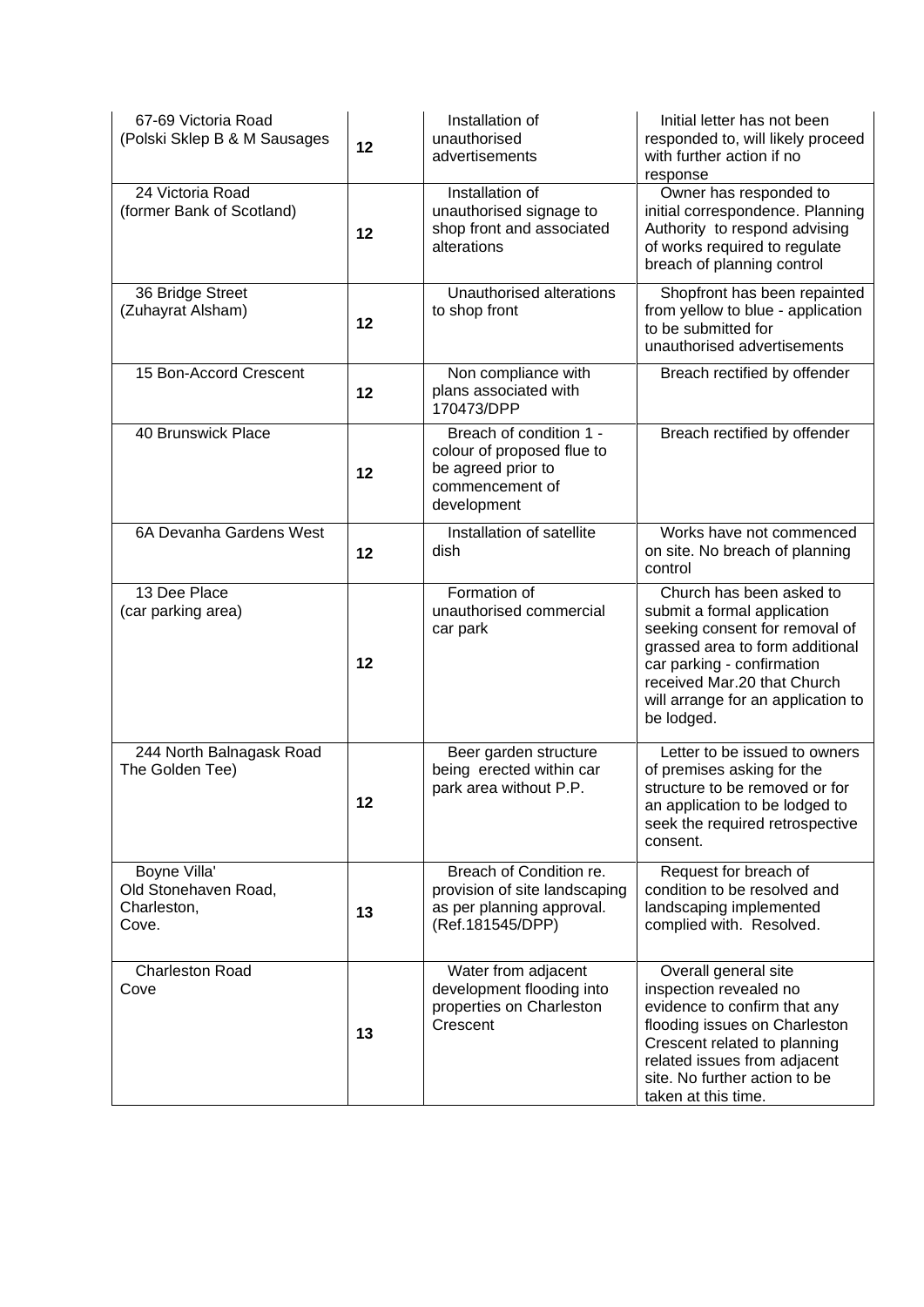| The Washbay'<br><b>Braehead</b><br>Cove Road<br>Cove | 13 | Large enclosure erected<br>on forecourt area of<br>premises without planning<br>consent.             | Request for a formal planning<br>application to be lodged<br>seeking retrospective consent<br>complied with. Application<br>lodged Jul.19<br>(Ref.191104/DPP) approved<br>Aug.19. Resolved. |
|------------------------------------------------------|----|------------------------------------------------------------------------------------------------------|---------------------------------------------------------------------------------------------------------------------------------------------------------------------------------------------|
| Cove Harbour<br>Cove                                 | 13 | Various works carried out<br>around harbour area without<br>consent.                                 | The various minor works<br>carried out by landowner not<br>deemed to be 'development'<br>requiring formal planning<br>consent. No further action at<br>this time.                           |
| Whitehills Place/South<br>Loirston<br>Cove           | 13 | Large earth bund formed<br>on land between Whitehills<br>Place & South Loirston.                     | Formation of earth bund not<br>thought to in breach of<br>landscaping requirements for<br>development. No further action.                                                                   |
| 100 Tollohill Crescent,<br>Kincorth                  | 13 | Timber shed/outbuilding<br>erected to gable end of<br>property without planning<br>consent.          | Site inspection established<br>that the erection of new<br>shed/structure does not require<br>formal planning permission. No<br>further action.                                             |
| Moss-side Croft<br>Charleston<br>Nigg                | 13 | Various works in progress<br>on site without planning<br>permission.                                 | Investigation established that<br>planning permission has been<br>granted for the works in<br>progress on the site.<br>(Ref.160131)                                                         |
| Moss-Side Croft<br>Charleston                        | 13 | Non-compliance with<br>various conditions                                                            | A number of conditions have not<br>been complied with. Applicant to be<br>contacted in order to rectify the<br>breaches of planning control                                                 |
| 8 Buchanan Gardens<br>Kincorth                       | 13 | Shed erected close to<br>rear garden boundary<br>mutual to neighbouring<br>property without consent. | Erection/placement of shed<br>not subject to formal planning<br>permission. No further action.                                                                                              |
| 3 Redwood Crescent<br>Cove                           | 13 | Untidy land & property in<br>poor condition.                                                         | Request for land to be tidied-<br>up and some maintenance to<br>be carried out to house<br>complied with. No further<br>action.                                                             |
| 1 Spark Terrace<br>Cove                              | 13 | Non-compliance with<br>approved plans for rear<br>extension.<br>(Ref.170759/DPP)                     | Minor discrepancies from<br>approved plans not considered<br>expedient to enforce. No further<br>action.                                                                                    |
| 32 Earn's Heugh Crescent<br>Cove                     | 13 | Erection of car port to<br>side                                                                      | Permitted development                                                                                                                                                                       |
| 11 Abbotswells Drive                                 | 13 | Large extension being<br>built to rear elevation of<br>property without planning<br>permission.      | Permitted development                                                                                                                                                                       |
| 21 Burnbutts Crescent<br>Cove                        | 13 | Formation of driveway                                                                                | Permitted development                                                                                                                                                                       |
| 29 Fittick Place<br>Cove                             | 13 | Formation of driveway<br>and erection of extension                                                   | No breach of planning. No<br>further action.                                                                                                                                                |